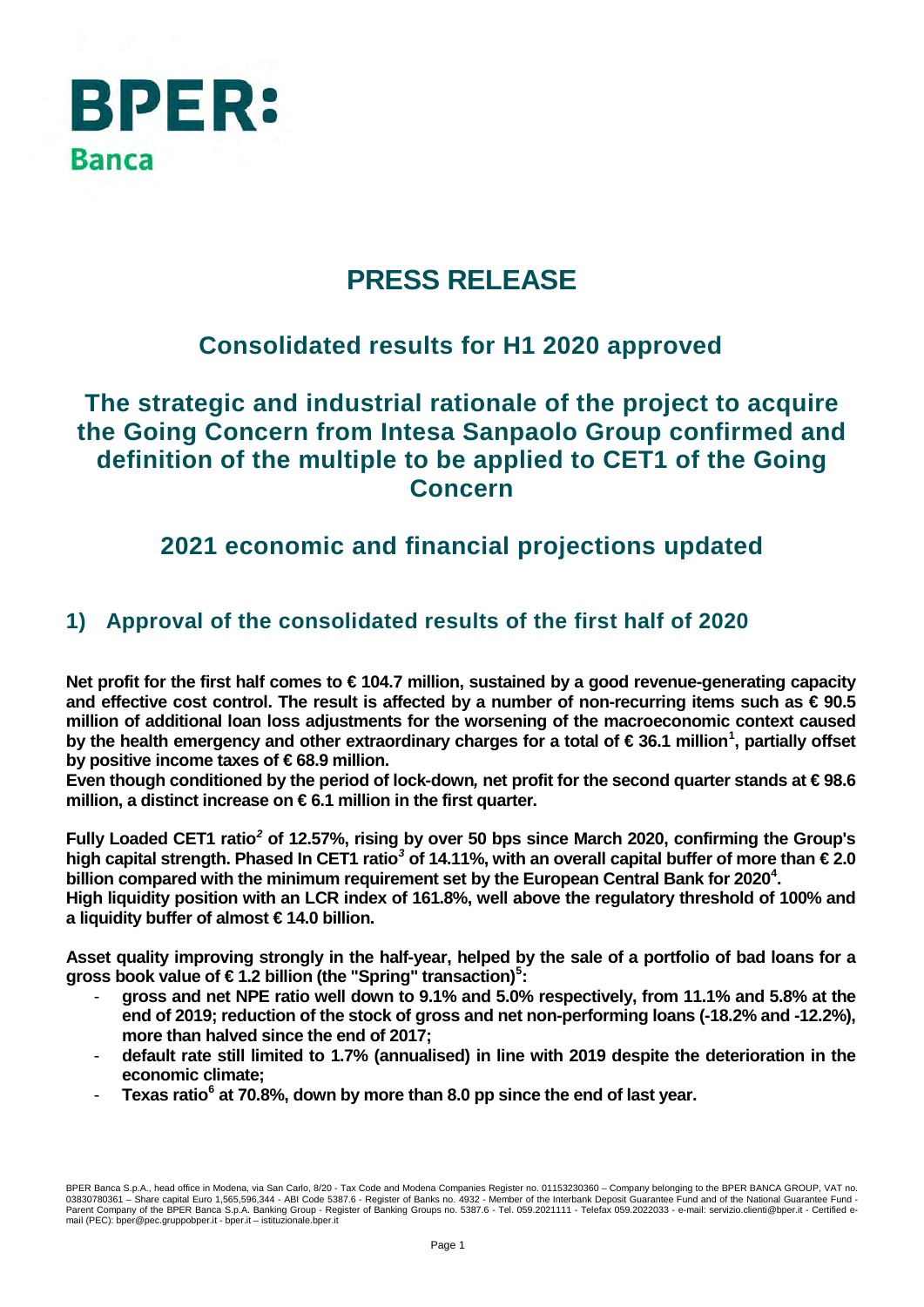**Net performing loans up by 1.9% since the beginning of the year and by 3.7% since March, mainly attributable to the corporate segment***.* **Total funding, equal to € 173.4 billion, is showing a distinct recovery from the end of the previous quarter (+4.7%) after the hefty contraction in the first part of the year, mainly due to the negative market effect on indirect deposits. Bancassurance, which is included in the overall funding figure, has continued to turn in an excellent performance, exceeding € 7.0 billion, an increase of 2.2% from the previous quarter and 3.2% from the start of the year.** 

**Net operating income came to € 399.5 million in the half-year, being the difference between operating income of € 1,220.6 million and operating costs of € 821.1 million. Compared with the previous quarter, the result is up by 15.3% thanks to the good performance of operating income (+4.6% q/q) and the containment of operating costs (-0.2% q/q). The ordinary annualized cost of credit stands at 71 bps excluding the impact of the non-recurring components related to the worsening of the economic scenario for the health emergency and the sale of the mezzanine and junior tranches of the bad loans securitization "Spring" (respectively equal to 35 bps and 6 bps) [7](#page-10-6)** .

**Numerous initiatives were adopted throughout those parts of Italy where the BPER Group operates to cope with the ongoing health, economic and social emergency, aimed at containing risks, protecting the health of customers and employees, ensuring the operational continuity of company processes and implementing economic support measures for individuals and businesses. 50% of employees were allowed to remote working. Once the lock-down period ended, full operational efficiency of the central services and branches was restored with access regulated in compliance with the antiassembly regulations in force for the protection of the health of customers and employees. As part of the initiatives promoted in support of the economy in response to the health emergency, over 100 thousand requests for a moratorium have been accepted and over € 1.0 billion of State-guaranteed loans have been granted to individuals and businesses.**

**The half-year results confirm the value of the extraordinary operations completed during 2019, which contributed both to commercial activity and to profitability. In a situation of considerable uncertainty like the present, the strategic and industrial value of the acquisition of a series of branches from the Intesa Sanpaolo Group is fully confirmed. It will strengthen the distribution network in important areas of the country where the Group currently has a limited presence, like Lombardy, significantly increase the customer base, improve operational efficiency and exploit the full potential of the product factories.**

The Board of Directors of BPER Banca has examined and approved the separate results of the Bank and the consolidated results of the Group at 30 June 2020.

Alessandro Vandelli, CEO and General Manager of BPER Banca, comments: *"In the first part of the year, we were engaged on several fronts to counter the effects of the health emergency as much as we possibly could. We fielded numerous initiatives in the areas where we operate with a view to protecting the health of employees and customers, implementing support measures for households, small businesses and companies, ensuring operational continuity in company processes. Now that the acute phase of the crisis has passed, the situation sees all of our branches and central services fully operational. The speed with which we were able to organise ourselves to support households and businesses in this crisis has allowed us to accept, to date, over 100 thousand requests for a moratorium and to provide funds for more than € 1.0 billion of State-guaranteed loans, at the same time promoting numerous charitable initiatives and fund-raisers for the benefit of the areas and communities that we serve. We are convinced that the collective effort that the country is making can act as a catalyst to kick-start the system again, even though we are well aware that the situation remains particularly fragile. Going on to comment on the results of the first half approved today, it should be noted first of all that, despite the slowdown of the economy following the health emergency, the BPER Group has shown a good level of profitability, helped by its repeated ability to generate revenues and hold down operating costs, while significantly improving credit quality and its already solid capital position. In fact, net profit for the period came to € 104.7 million, thanks to the resilience*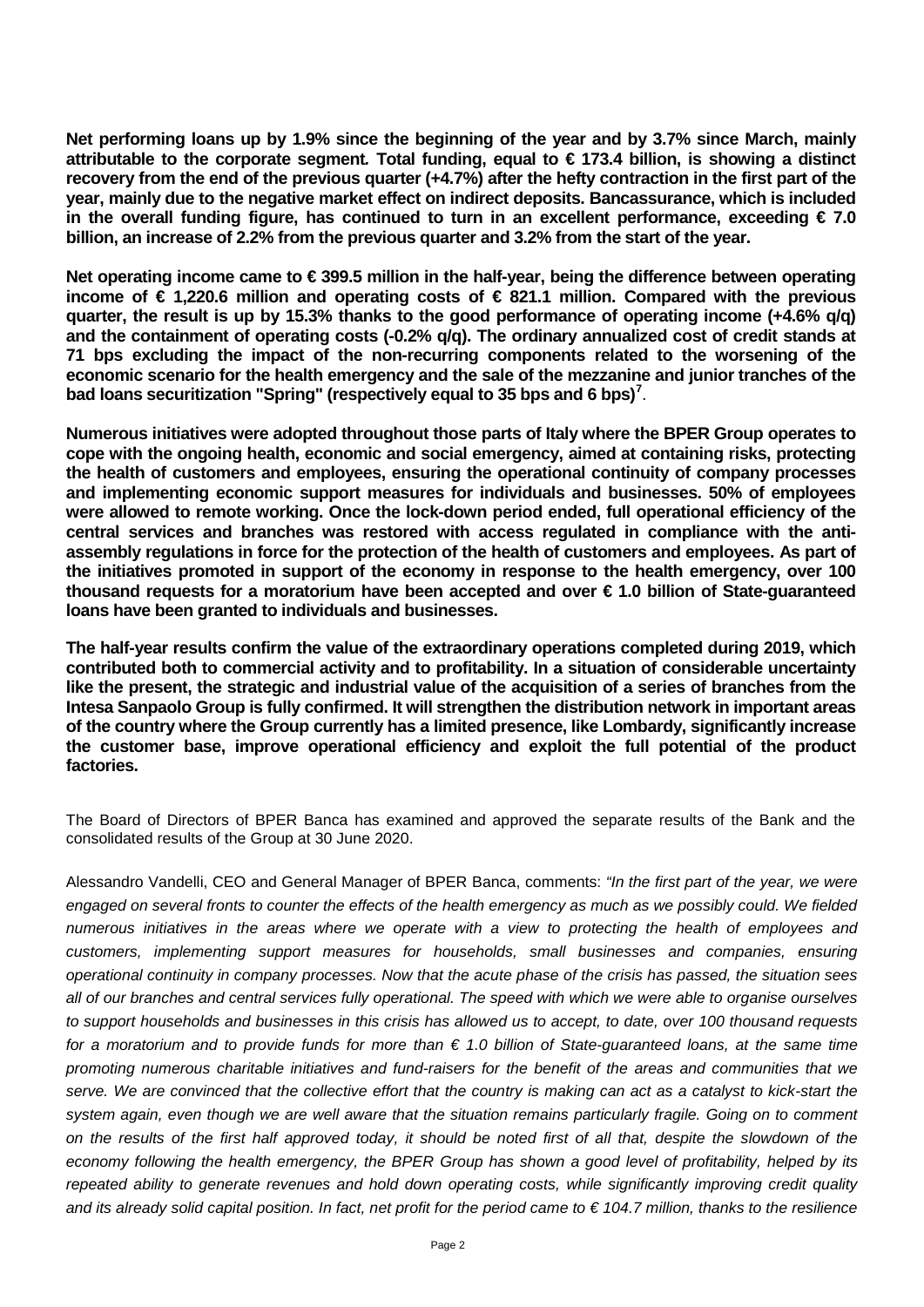*of revenues and despite booking additional loan loss adjustments of around € 90.5 million following the deterioration in the macroeconomic forecasts. The Group's already solid capital position further improves with a Fully Loaded CET1 ratio of 12.57%, rising by 50 bps since March 2020. Liquidity remains high with an available liquidity buffer close to € 14 billion. Also worth pointing out is the further improvement in credit quality, assisted by the recent sale of the bad loans portfolio for a gross book value of approximately € 1.2 billion, on which the GACS government guarantee has been requested. This brings the total value of mass disposals of bad loans to approximately € 5.0 billion in the last two years, ahead of the Group's strategic objectives. In particular, there was a sharp contraction in the stock of gross and net non-performing loans respectively of 18.2% and 12.2% at the end of 2019, that determined, at the same time, a significant decrease in the gross and net NPE ratio, respectively to 9.1% and 5.0%, levels that have not been recorded since 2009. The half-year results confirm the value of the extraordinary operations completed during 2019, which contributed both to commercial activity and to profitability. In a situation of considerable uncertainty like the present, the strategic and industrial value of the acquisition of a series of branches from the Intesa Sanpaolo Group is also fully confirmed. It will strengthen the distribution network in important areas of the country where the Group currently has a limited presence, like Lombardy, significantly increase the customer base, improve operational efficiency and exploit the full potential of our product factories. For this project to turn into a success story, we are trusting on everyone's contribution, particularly from the colleagues who are about to join our Group. We would like to reaffirm our maximum commitment to enhance their skills and experience."*

#### **Consolidated income statement: key figures**

*(Bear in mind that the income statement figures in the Group's preliminary consolidated results for the first half of 2020 are not comparable with those of the first half of 2019 due to the change in the scope of consolidation, which from 1 July 2019 includes Unipol Banca and Arca Holding, the latter absorbed by the Parent Company BPER Banca on 25 November 2019. On the other hand, the Q1 and Q2 2020 figures are comparable with those of Q3 and Q4 2019, being based on the same scope of consolidation).* 

\*\*\*\*\*\*\*\*\*\*\*\*\*\*\*\*\*\*\*\*

**Net interest income** comes to € 618.3 million. The Q2 figure is € 310.3 million, an increase of 0.7% compared with € 308.0 million in Q1 2020 and an increase of 1.3%, net of the accounting effects of IFRS 9 and IFRS 16 (€ 299.1 million in Q1 2020 $^8$  $^8$ ).

**Net commission income** amounts to € 512.7 million. The Q2 figure was € 245.1 million, a significant decrease of 8.4% q/q, mainly due to the effects of the health emergency and the government's restrictive measures that lasted for over 2 months. Compared with Q1 2020, the Bancassurance sector held up well, being substantially unchanged, while sectors particularly affected by the crisis were asset management (-10.6% q/q), cards, collections and payments (-8.2% q/q) and the segment referring to loans and guarantees (-5.6% q/q). The monthly trend in net commissions in Q2 makes us cautiously optimistic about a possible recovery by net commissions in the coming quarters; in fact, while the figures show a particularly negative trend in April and May, at the time of the lock-down, commissions in June returned to the level of the first few months of the year.

**Dividends** in H1 2020 came to €12.8 million (€12.0 million in Q2 and €0.8 million in Q1 2020).

**Net income from financial activities** came to €52.5 million (the Q2 figure of €46.8 million was much higher than the Q1 figure of € 5.6 million). It includes realised net gains on disposal of financial assets and loans of € 84.8 million, net losses on securities and derivatives of €30.9 million and other negative elements of €1.4 million.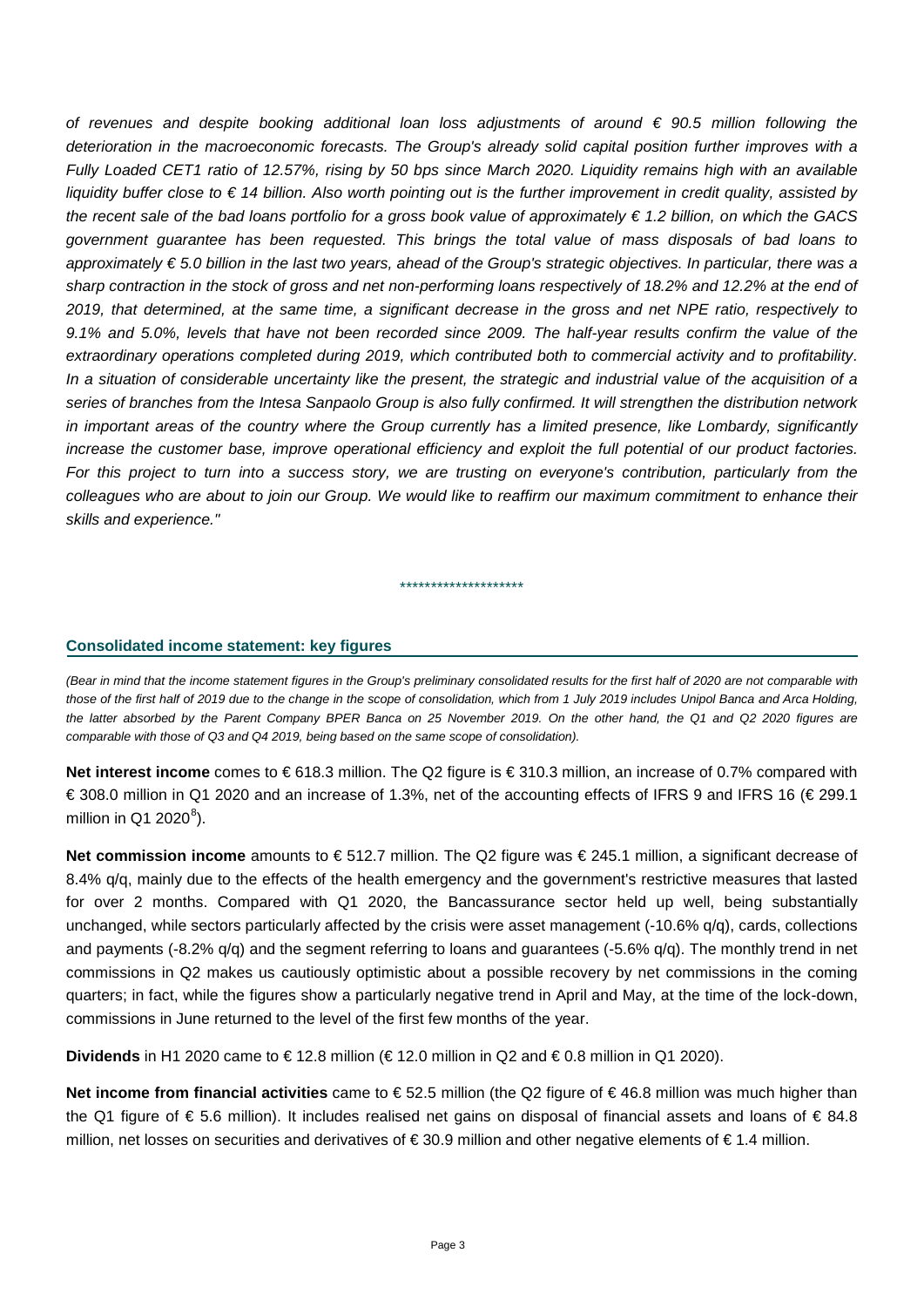**Operating income** amounts to €1,220.6 million. This figure in Q2 is €624.0 million, an increase of 4.6% q/q.

**Operating costs** amount to € 821.2 million, consisting of staff costs of € 504.7 million, other administrative expenses of € 231.5 million and net adjustments to property, plant, and equipment and intangible assets of € 85.0 million. The Q2 figure was € 410.1 million, down 0.2% q/q. In detail, in the second quarter of the year: 1) staff expenses amount to  $\epsilon$  249.1 million, down 2.5% q/q, benefiting from the first positive effects of the redundancy plan, which more than offset inflation on renewal of the national labour contract signed towards the end of 2019; 2) other administrative expenses amount to  $\epsilon$  116.9 million, an increase of 2.1% q/q, mainly due to extraordinary operations; 3) net adjustments to property, plant, and equipment and intangible assets amount to  $\in$  44.1 million, up 7.6% q/q.

**Net operating income** (operating income, net of operating costs) in H1 2020 amounts to € 399.5 million. The Q2 figure was  $\in$  213.9 million, an increase of 15.3% q/q.

**Net impairment losses for credit risk** amount to € 298.6 million, almost entirely referable to net adjustments to financial assets at amortised cost; this item includes the additional loan loss provisions following the deterioration in the macroeconomic context caused by the health emergency and further adjustments of € 16.4 million relating to the sale of the mezzanine and junior tranches of the "Spring" securitisation of bad loans recently concluded<sup>[9](#page-10-8)</sup>. In particular, net impairment losses to financial assets at amortised cost in Q2 amount to € 157.8 million compared with € 139.6 million in Q1. The ordinary annualized **cost of credit** stands at 71 bps excluding the impact of the non-recurring components related to the worsening of the economic scenario for the health emergency and the sale of the mezzanine and junior tranches of the bad loans securitization "Spring" (respectively equal to 35 bps and 6 bps).

**Net provisions for risks and charges** amount to €14.9 million in the half-year.

**The BPER Group's contribution to the Single Resolution Fund (SRF)** in H1 2020 was € 34.2 million. Note that, in the interests of clarity, these contributions are shown on a separate line in the reclassified income statement (attached to this press release), whereas in the Bank of Italy's schedule they are included in item 190 b) "Other administrative expenses".

**Gains on equity investments and on disposal of investments** in H1 was negative for € 5.2 million and includes an impairment adjustment to equity investments for a total of € 8.2 million, which was recorded in Q2.

**The profit from current operations before tax** was € 46.6 million.

**Income taxes for the period** are positive for € 68.9 million, mainly related to benefits as foreseen by art. 55 of Legislative Decree 18/2020 "Cure Italy" and the net effect deriving from the step-up of intangible assets.

**Profit for the period** comes to € 115.6 million and includes net profit attributable to minority interests of € 10.9 million.

**The profit pertaining to the Parent Company** therefore amounts to € 104.7 million.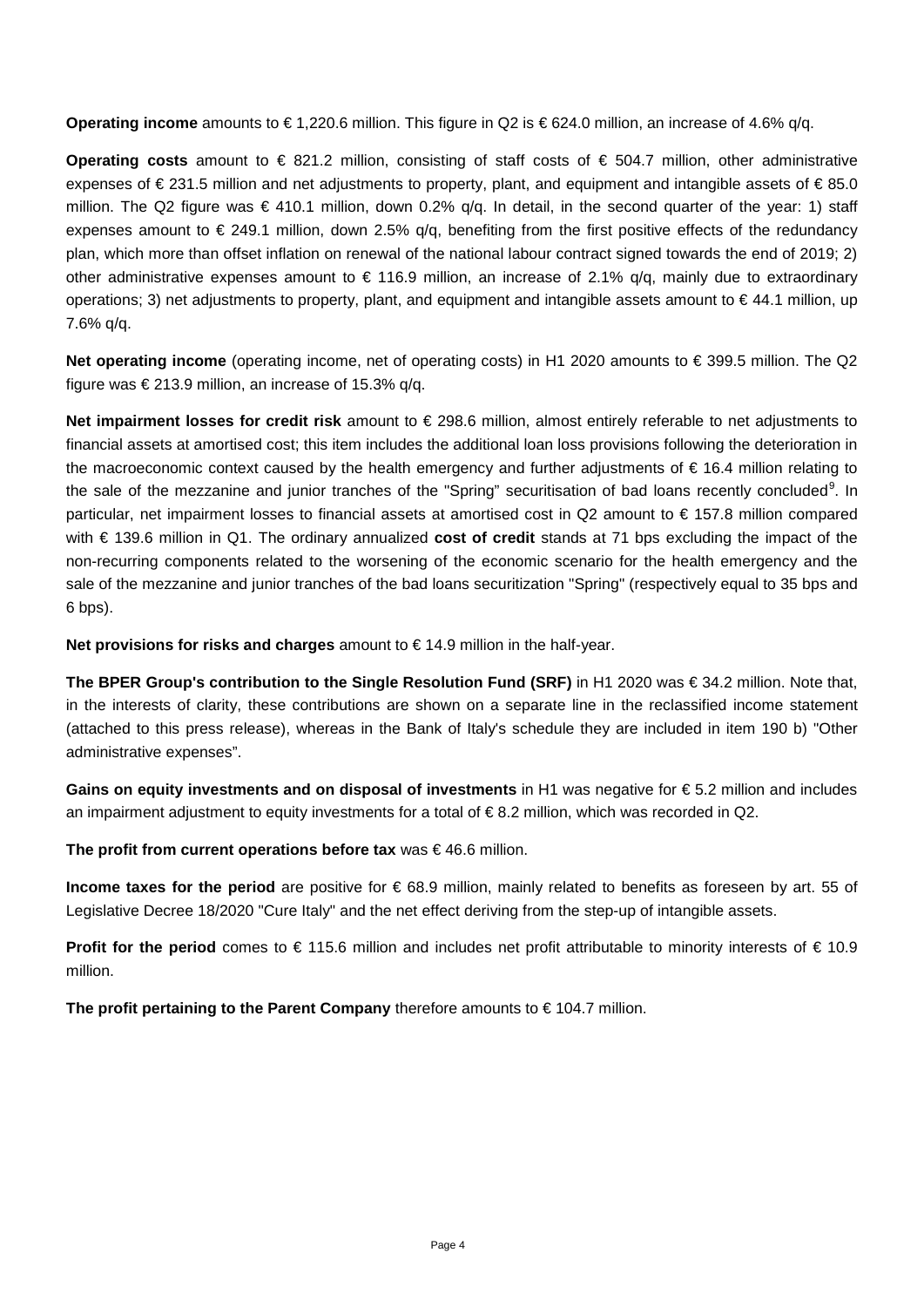#### **Consolidated balance sheet: key figures**

**Direct funding from customers** (due to customers, debt securities issued and financial liabilities designated at fair value through profit or loss) amounts to € 59.8 billion, an increase of 3.0% on the figure at the end of 2019.

Ordinary customer deposits amount to € 55.0 billion (+0.8% compared with the year-end), mainly including current accounts and demand deposits for  $\epsilon$  49.9 billion (+4.5% compared with the year-end), time deposits and certificates of deposit for € 0.7 billion (-57.4% compared with the year-end) and bonds for € 1.2 billion (-31.6% compared with the year-end). Institutional funding amounts to  $\epsilon$  4.8 billion (+39.1% compared with the year-end), including € 3.6 billion of bonds.

**Indirect deposits from customers**, marked to market, came to € 106.5 billion, down by 3.7% on the end of the 2019, mainly due to the market effect in the period which was still negative overall, although there has been a strong recovery of 4.8% compared with March 2020. In particular, **assets under management** amount to € 40.2 billion (-3.6% since the year-end, +7.4% since March 2020), of which € 16.5 billion relating to Arca Holding, net of the portion of funds placed by the BPER Group network (-4.0% since the end of 2019, +6.6% since March 2020). **Assets under administration** amount to € 66.3 billion (-3.8% since the end of 2019, +3,3% since March 2020) which includes administered deposits of a leading insurance company. The **portfolio of life insurance premiums**, not included in indirect deposits, amounts to € 7.0 billion, an increase of 3.2% on the end of 2019 and of 2.2% on March 2020.

**Gross loans to customers[10](#page-10-9)** amount to € 55.1 billion. Gross performing loans amount to € 50.1 billion, whereas gross non-performing loans (bad, unlikely-to-pay and past due loans) amount to € 5.0 billion, a drop of 18.2% since the end of 2019, also as a result of the securitisation of a portfolio of bad loans for a gross book value of  $\epsilon$  1.2 billion recently concluded (the "Spring" operation), with an incidence of 9.1% on total gross loans (11.1% at the end of 2019). Looking at the various components, **gross bad loans** amount to € 2.4 billion (-31.2% since the end of 2019); **gross unlikely-to-pay loans** amount to € 2.4 billion (down by 3.0% compared with the end of 2019); **gross past due loans** amount to € 228.5 million (+17.2% on the end of 2019). The quality of performing loans remains high, with 62.1% of low-risk ratings.

**Net loans to customers[11](#page-10-10)** amount to € 52.6 billion. Net performing loans amount to € 49.9 billion, whereas net non-performing loans (bad, unlikely-to-pay and past due loans) amount to € 2.6 billion, down by 12.2% from the end of 2019 also due to the securitisation mentioned above, with an incidence on total net loans of 5.0% (5.8% at the end of 2019) and a coverage ratio of 47.4%. Looking at the various components, **net bad loans** amount to € 0.9 billion, with a coverage ratio of 62.8%; **net unlikely-to-pay loans** amount to € 1.6 billion, with coverage of 35.0%; **net past due loans** amount to € 187.0 million with coverage of 18.2%.

The **net interbank position** is negative for € 11.5 billion and is the result of the imbalance between amounts due from banks of € 5.1 billion and amounts due to banks of € 16.6 billion. The BPER Group's total amount of refinancing with the European Central Bank (ECB) amounts to € 15.0 billion, for € 14.0 billion consisting of the participation in the longer term refinancing operations called "TLTRO 3" with a three-year maturity and for  $\epsilon$  1.0 billion consisting of loans in US dollars from the ECB. Financial instruments, which can be used as collateral for refinancing operations on the market, amount to € 27.1 billion, net of the haircut, of which € 10.6 billion is available, to which € 3.2 billion of deposits available at the ECB must be added.

**Financial assets** amount to € 22.3 billion, which is 25.9% of total assets. Debt securities amount to € 21.3 billion and represent 95.7% of the total portfolio: of these,  $\epsilon$  10.4 billion refer to government securities and other public entities, including € 7.5 billion of Italian government securities.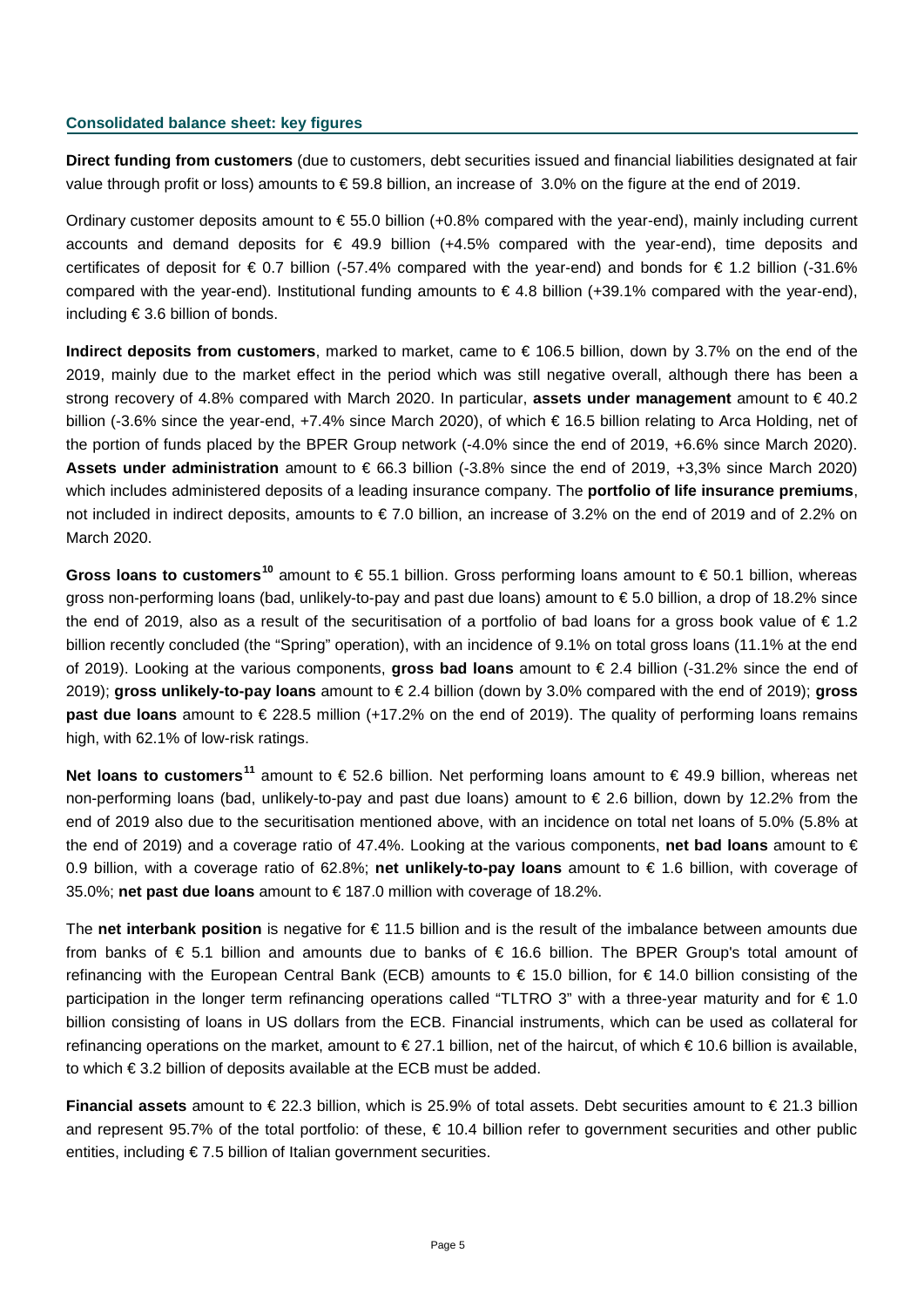**Total shareholders' equity** amounts to € 5.3 billion, with a portion pertaining to minority interests of € 0.1 billion. The **Group's consolidated shareholders' equity**, including the result for the period, amounts to € 5.2 billion.

The **Liquidity Coverage Ratio** (LCR) and the **Net Stable Funding Ratio** (NSFR) are both over 100%; in detail, at 30 June 2020, the LCR index is 161.8%, while the NSFR is estimated to be over 100% (it was 113.7% at 31 March 2020).

#### **Capital ratios**

At 30 March 2020, capital ratios, calculated taking into account the AIRB methodology for the credit risk requirements, are:

- Common Equity Tier 1 Ratio (Phased In) of 14.11% (13.60% at 31 March 2020 and 13.91% at 31 December 2019). This ratio calculated on a Fully Loaded basis comes to 12.57% (12.07% at 31 March 2020 and 12.01% at 31 December 2019);
- Tier 1 ratio (Phased In) of 14.56% (14.05% at 31 March 2020 and 14.35% at 31 December 2019);
- Total Capital Ratio (Phased In) of 17.03% (16.59% at 31 March 2020 and 16.82% at 31 December 2019).

#### **Main structure data at 30 June 2020**

The Group is present in nineteen Italian regions with 1,313 bank branches, 36 fewer than at the end of March 2020, in addition to the Luxembourg office of BPER Bank Luxembourg S.A..

The Group employs 13,550 people, 230 fewer than at the end of March 2020 and 255 fewer than at the end of 2019.

\*\*\*\*\*\*\*\*\*\*\*\*\*\*\*\*\*\*\*\*

#### **Outlook for operations**

The effects of the health emergency on the global economy are currently difficult to quantify even if a significant decrease in production and consumption can reasonably be expected due to the prolonged lock-down and restrictions on the mobility of people. The economic forecasts published by the European Central Bank and the Bank of Italy at the beginning of June indicate a drop in the Gross Domestic Product of the Eurozone and Italy for 2020 of 8.7% and 9.4% respectively, with a prospect of recovery in economic activity only in 2021, which will also benefit from the imposing measures to support the liquidity and income of households and businesses prepared by Governments and Central Banks to cope with this moment of great difficulty caused by the health emergency.

In this difficult and unprecedented situation, it is hard to predict how the main economic and capital aggregates will evolve during the current year. The BPER Group is confident that it will be able to express a good margin on traditional revenues during the year, especially with reference to net interest income, which should benefit from an increase in loans and a reduction in the cost of funding. At the same time, operating costs are expected to diminish gradually, not least due to the steady lowering of staff costs as the efficiency improvements envisaged in the business plan are implemented. Even if there is a prudently estimated cost of credit of around 100 bps for the current year, these elements should help sustain the profitability expected for 2020, which ought to be a good deal better than the first-half result. After the strong improvement during the half, helped by the sale of bad loans, asset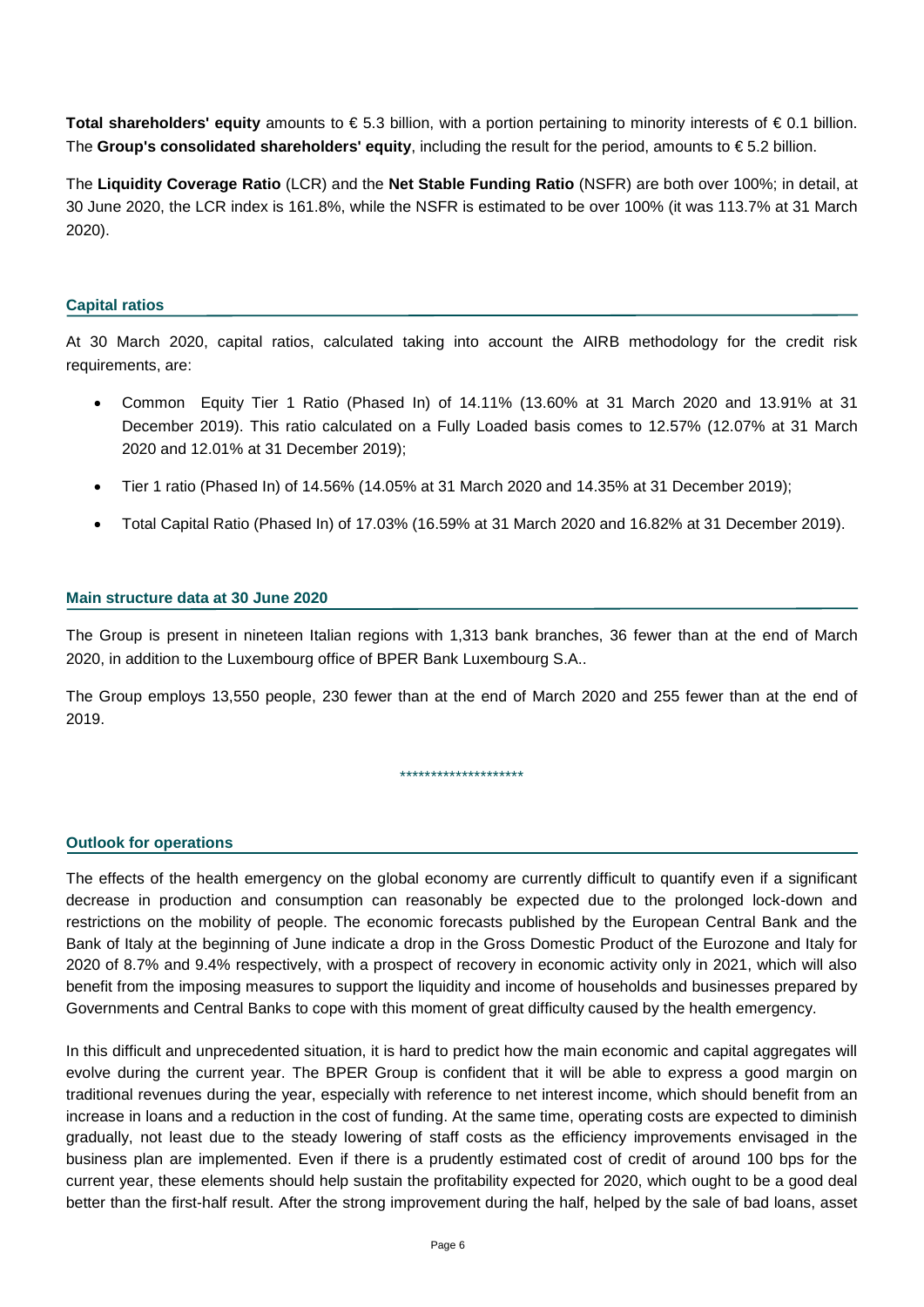quality should remain under control even in a context of high uncertainty and deterioration in the economic scenario, thanks to other management initiatives that have already been planned. Capital strength and liquidity should improve even more over time.

*The Interim Report of the BPER Group at 30 June 2020, together with the limited audit report of the independent auditors, will be available at the Bank's head office, at Borsa Italiana S.p.A. and on the websites of the Bank (www.bper.it and https://istituzionale.bper.it/), as required by law. Note that the auditors have not yet completed their review.*

\*\*\*\*\*\*\*\*\*\*\*\*\*\*\*\*\*\*\*\*

*To supplement the information provided in this press release, we attach the consolidated balance sheet and income statement (also quarterly and reclassified) at 30 June 2020, as well as a summary of the key financial indicators.*

Modena, 5 August 2020

**The Chief Executive Officer Alessandro Vandelli**

The Manager responsible for preparing the Company's financial reports, Marco Bonfatti, declares, pursuant to art. 154-bis, paragraph 2, of Legislative Decree no. 58/1998 (Consolidated Finance Act), that the accounting information contained in this press release agrees with the supporting documentation, books of account and accounting entries.

\*\*\*\*\*\*\*\*\*\*\*\*\*\*\*\*\*\*\*\*

Modena, 5 August 2020

**The Manager responsible for preparing the Company's financial reports** 

**Marco Bonfatti**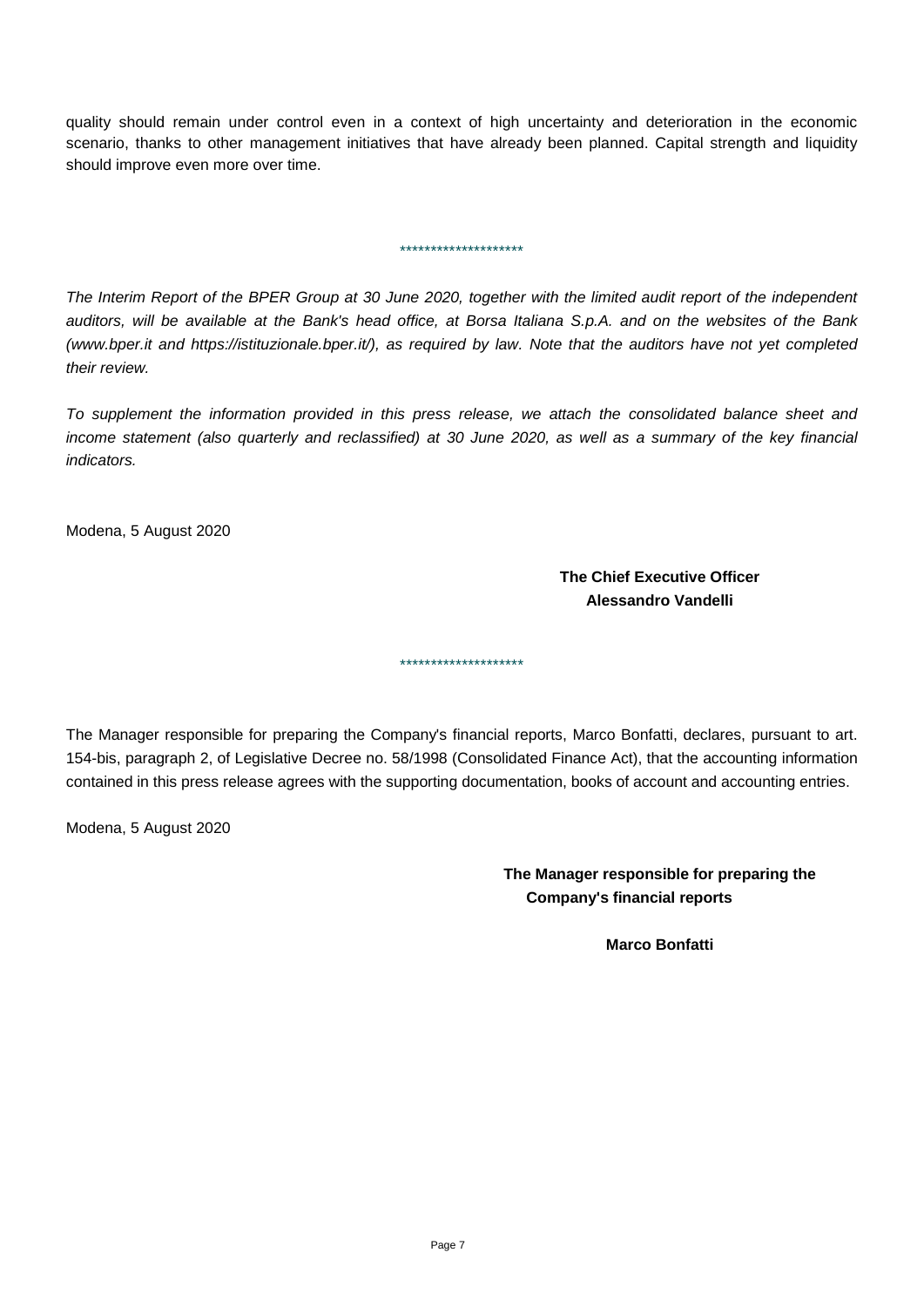### **2) The strategic and industrial rationale of the project to acquire the Going Concern from Intesa Sanpaolo Group confirmed and definition of the multiple to be applied to CET1 of the Going Concern**

**In the current context of high uncertainty, the strategic and industrial rationale for the acquisition of the Going Concern from Intesa Sanpaolo Group is further strengthened, in line with the objectives of dimensional growth and enhancement of the competitive positioning of BPER Group, strengthening both its customer base and market share in economically strong regions such as Lombardy where the Group has currently limited presence.**

With reference to the agreement signed on 17<sup>th</sup> February 2020 with Intesa Sanpaolo and the subsequent supplementary agreements signed on 19<sup>th</sup> March and 15<sup>th</sup> June 2020, aimed at regulating the acquisition by BPER Banca S.p.A. ("BPER" or the "BPER Group" and, together with Intesa Sanpaolo, the "Parties") from Intesa Sanpaolo of a Going Concern consisting of 532 bank Branches and related legal relationships, all subject to the completion of the voluntary public exchange and acquisition offer (the "PTO") promoted by Intesa Sanpaolo on the entire share capital of UBI Banca SpA ("UBI"), it should be noted that, today, a third supplementary agreement has been signed between the Parties with regard to the definitive methodology for the calculation of the Transaction consideration.

With this agreement, the consideration for the acquisition of the Going Concern by BPER was set at a multiple of 0.38 times the value of the Common Equity Tier 1 ("CET 1") of the Going Concern resulting from the Balance Sheet of the Going Concern on the Reference Date (30<sup>th</sup> June 2020). As agreed between the Parties, the computation of CET 1 of the Going Concern will be made by multiplying UBI's CET1 Ratio resulting from the half-year report as of 30<sup>th</sup> June 2020 as disclosed to the public by UBI on 3<sup>rd</sup> August, by the Risk Weighted Assets ("RWA") of the Going Concern on the Reference Date, it being understood that in any case such RWA cannot exceed the amount of  $\epsilon$ 15.5 billion.

All other provisions contained in the agreement signed between BPER and Intesa Sanpaolo on 17<sup>th</sup> February 2020 and in the subsequent supplementary agreement of 15<sup>th</sup> June 2020 remain unchanged.

The acquisition of the Going Concern is subject to, among others, the obtainment of the supervisory and antitrust clearances necessary for the transfer of the Going Concern.

The strategic rationale and the main characteristics of the Transaction, already disclosed to the market in previous communications, are confirmed below.

From a strategic standpoint, the acquisition of the Going Concern from Intesa Sanpaolo is in line with the objectives of the BPER Group aimed at dimensional growth, as well as profitability and asset quality improvement, while maintaining at the same time a sound financial position.

Main characteristics of the Transaction:

- acquisition of a Going Concern consisting of 532 banking branches from Intesa Sanpaolo with a significant concentration in Northern Italy (and in particular in the Lombardy region);
- acquisition of assets consisting of a net customer loan portfolio estimated at approximately € 26 billion (with an expected estimated gross NPE ratio of 6.5%)<sup>[12](#page-10-11)</sup> and customer deposits and indirect funding estimated at approximately  $\epsilon$  29 billion and  $\epsilon$  31 billion, respectively. More than 70% of the assets<sup>[13](#page-10-12)</sup> of the Going Concern relate to customers based in the Northern regions of the country;
- the CET1 ratio of the Going Concern will be 13.41% as resulting from the consolidated balance sheet of UBI Banca as of 30 June 2020 $14$ ;
- the Going Concern will include an amount of risk-weighted assets not exceeding € 15.5 billion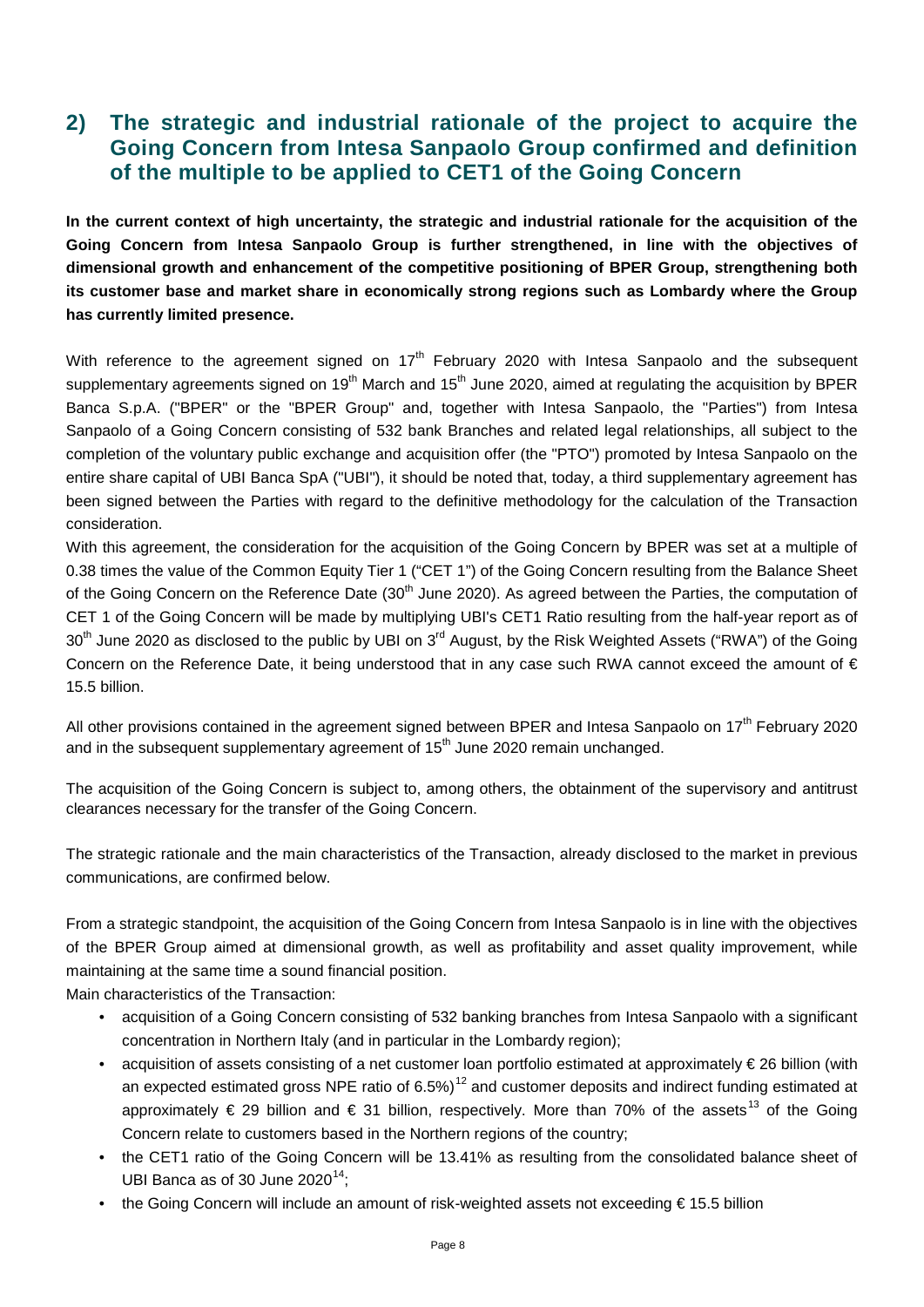As already announced, the consideration for the Going Concern will be paid in cash, and financed by means of a rights issue for a maximum amount of € 1.0 billion, as already approved by BPER's Shareholders' Meeting on 22 April 2020.

The most significant benefits for the BPER Group include:

- dimensional growth and improvement of the competitive position in Italy;
- increase of the customer base by more than 55% and significant improvement of market shares in economically strong regions where the Group has currently limited presence, such as Lombardy;
- increase of the loan book and of the total direct funding by approximately 50%; total assets are estimated to grow by some 40% (total assets post transaction equal to approximately € 120 billion);
- realization of significant cost/revenue synergies deriving from the increase of cross-selling of products by the BPER Group subsidiaries across a broader customer base and from rationalization measures;
- acquisition of a distribution network without central structures or middle/back offices leading to a mitigation of the execution risks;
- improved cost / income ratio in the region of 60%;
- further improvement of the asset quality with an estimated gross NPE ratio of 8.2%, calculated as proforma as per  $30<sup>th</sup>$  June 2020 financials;
- confirming the financial strength of the BPER Group with a pro-forma consolidated Fully Loaded CET 1 ratio estimated in the range of 13.0% in 2021.

## **3) Update of the 2021 economic and financial projections[15](#page-10-14)**

The situation of prolonged health emergency and the consequent significant change in the current and future macroeconomic backdrop are expected to significantly affect the economic and financial projections of the BPER Group, as originally outlined in the 2019-21 Business Plan.

In particular, the restrictive measures implemented by the Italian government (i.e. *lockdown*), the macroeconomic scenarios expected for the Country and for the international economy, as well as the significant changes in the EU monetary policy and the governmental initiatives to support families and businesses, have substantially changed the underlying assumptions of the economic and financial targets outlined in the Business Plan. Furthermore, following the preparation of the Business Plan, other extraordinary actions originally not included in the Plan have been considered (including the acquisition of the Going Concern from Intesa Sanpaolo), which are likely to significantly expand the perimeter of the BPER Group.

The Board of Directors of BPER has acknowledged these changes and today has approved the revised estimates, aimed at updating the economic and financial targets of the 2019-21 Business Plan, while confirming its strategic and industrial guidelines.

The updated expectations for the Country's economy evolution, supporting the revision of the 2021 economic and financial projections, take into account a scenario which foresees a significant contraction of the Italian Gross Domestic Product in 2020 (-9.4%), and only a partial recovery in 2021 (+ 5.4%). The normalization phase is assumed to be gradual, following the first signs of recovery from May 2020<sup>[16](#page-10-15)</sup>.

In this context, the strategic guidelines envisaged in the Business Plan are confirmed, based on three key pillars: 1) Growth and development of the business, with a strong focus on fee-based services such as bancassurance, wealth management and global advisory for corporate clients and on high margin businesses such as consumer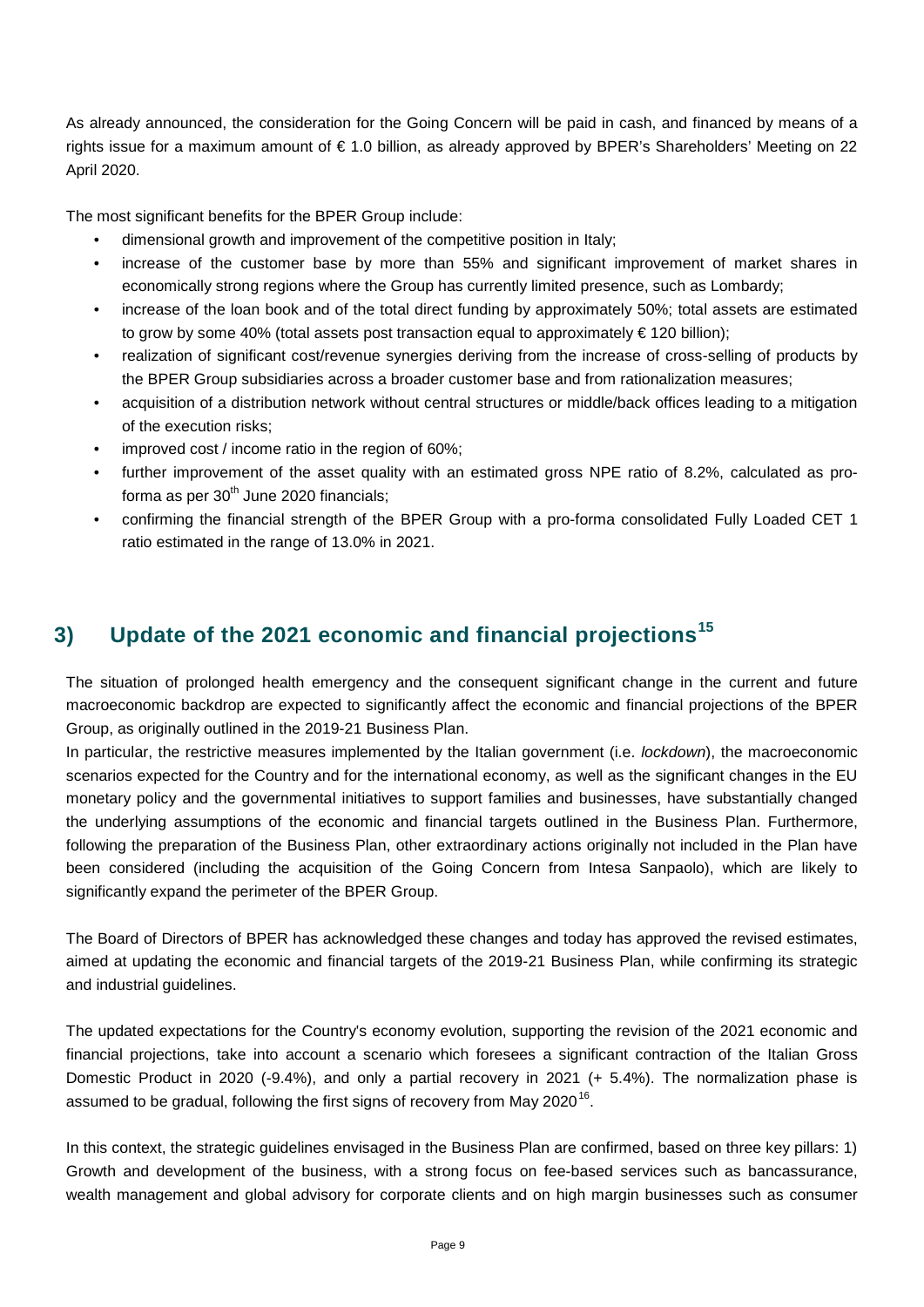credit; 2) Increase in operating efficiency and simplification of the corporate structure; 3) Acceleration of de-risking and further capital strengthening. Many of the actions envisaged in the Business Plan have already been completed or are currently in advanced stage of implementation.

In consideration of the scenario outlined above and taking into account the structural strengths of the BPER Group, it is estimated that the consolidated net profit could be equal to approximately  $\epsilon$  235 million in 2021. This result is determined by assuming, among others, net operating income in the region of € 2.5 billion in 2021, of which approximately 50% consists of net interest income and more than 40% of net commissions, operating costs of less than € 1.6 billion and a cost of risk in the region of 90 bps. The cost / income ratio is expected to be slightly higher than 63% in 2021, while the deterioration of the economic situation previously highlighted leads to conservatively estimate a gross NPE ratio which could be around 10% at the end of 2021, even if further measures are currently being reviewed to contain and reduce the stock of doubtful loans, which should make it possible to contain the effects of the deterioration of the macroeconomic environment. The Group's capital position is expected to remain very solid with a Fully Loaded CET1 ratio not lower than 13.0% in 2021.

In the current macroeconomic scenario following the situation of emergency related to the pandemic, it is of ever greater strategic and industrial importance the acquisition of the Going Concern from Intesa Sanpaolo, which, together with the capital strengthening action already envisaged, will contribute to increase revenues and future profitability, as well as strengthening the regulatory capital and financial position of the BPER Group. In particular, it is estimated that these transactions will improve, by the end of 2021, both the gross NPE ratio of the Combined Entity (BPER Group including the Going concern), thanks in particular to the favourable asset quality of the Going Concern, and its cost / income ratio. These ratios are expected to decrease and converge, respectively, in the region of 9% and 60%. Consequently, the estimated consolidated net profit of the Combined Entity is expected to be approximately € 375 million, with an increase in the operating result (net operating income less operating costs) of approximately € 450 million compared to the stand-alone situation, in presence of a prudentially estimated unchanged cost of risk in the region of 90 bps for 2021. BPER Group's sound capital position is confirmed with an expected Fully Loaded CET1 ratio of the Combined Entity higher than 13.0% in 2021.

#### \*\*\*\*\*\*\*\*\*\*\*\*\*\*\*\*\*\*\*\*\*\*\*\*\*\*\*\*\*\*\*\*\*\*\*\*\*\*\*\*\*\*\*\*\*\*\*\*\*\*\*\*\*\*\*\*\*\*\*\*\*\*\*\*\*\*\*\*\*\*\*\*\*\*\*\*\*\*\*\*\*

A conference call will be held today, **5 August 2020 at 7.00 p.m. (CET)**, to explain the BPER Banca Group's consolidated results at 30 June 2020, as well as updates on the acquisition of the Going Concern from Intesa Sanpaolo and the economic and financial projections for 2021.

The conference call will be held in English and will be chaired by **Alessandro Vandelli, the Chief Executive Officer.**

To join the conference call, dial the following telephone number:

#### **ITALY: +39 02 8058811 UK: +44 1212 818003 USA: +1 718 7058794**

A set of slides to support the presentation will be available the same day, before the start of the presentation and the conference call, in the Investor Relations area of the Bank's website https://istituzionale.bper.it.

\*\*\*\*\*\*\*\*\*\*\*\*\*\*\*\*\*\*\*\*\*\*\*\*\*\*\*\*\*\*\*\*\*\*\*\*\*\*\*\*\*\*\*\*\*\*\*\*\*\*\*\*\*\*\*\*\*\*\*\*\*\*\*\*\*\*\*\*\*\*\*\*\*\*\*\*\*\*\*\*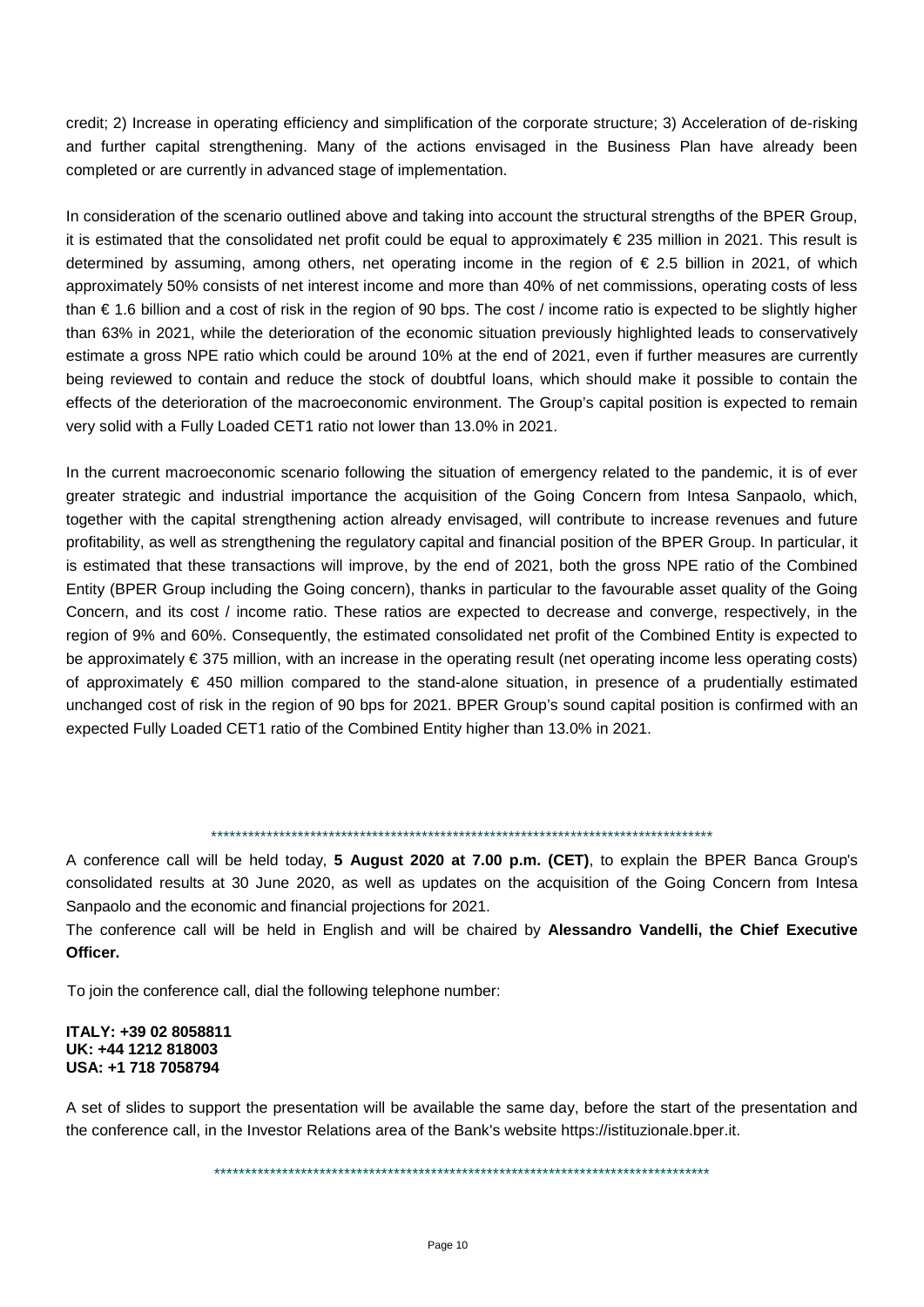This press release is also available in the 1INFO storage device.

*This is a translation into English of the original in Italian. The Italian text shall prevail over the English version.*

#### *Contacts*:

#### **Investor Relations Manager responsible for preparing the Company's financial reports External Relations Equity Investments Gilberto Borghi Marco Bonfatti Eugenio Tangerini Matteo Bigarelli** Tel: (+39) 059/202 2194 Tel: (+39) 059/202 2713 Tel: (+39) 059/202 1330 Tel: (+39) 059/202 2172 gilberto.borghi@bper.it marco.bonfatti@bper.it eugenio.tangerini@bper.it matteo.bigarelli@bper.it

www.bper.it – https://istituzionale.bper.it/

#### **Footnotes**

<span id="page-10-2"></span>This figure has been estimated without the effects of the current transitional arrangements and including the expected absorption of the deferred tax assets recognised on the FTA of IFRS 9.

<span id="page-10-3"></span>Reg. 2395/2017 "Transitional provisions for mitigating the impact of the introduction of IFRS 9 on own funds" introduced the transitional regime (the so-called "phased-in") for the impact of IFRS 9 on own funds, giving banks a chance to spread the effect on own funds over a period of 5 years (from March 2018 to December 2022), sterilizing the impact in CET1 by applying decreasing percentages over time. The BPER Banca Group has chosen to adopt the so-called "static approach" to be applied to the impact resulting from comparison between the IAS 39 adjustments at 31/12/2017 and the IFRS 9 adjustments at 1/1/2018.

<span id="page-10-5"></span><span id="page-10-4"></span>In order to support supervised banks in their lending to the real economy under the extraordinary circumstances linked to the spread of the coronavirus (COVID-19), the ECB informed BPER Banca on 8 April 2020 (with effect from 12 March 2020) about a new method for holding the Pillar 2 additional own funds requirement (P2R) of 2%, having to be at least 56.25% of CET1 and 75% of T1. At 30 June 2020, the Common Equity Tier 1 Ratio requirement to be met was therefore equal to 8.125% Phased in and Fully Phased.

<span id="page-10-7"></span><span id="page-10-6"></span><sup>5</sup> Pro-forma data including the effects of the securitisation of bad loans (called the "Spring" transaction): for details, please refer to the press releases published on 18 June and 7 July, as well as the following note

<span id="page-10-8"></span>The Texas ratio is defined as gross NPE/(tangible net equity + NPE loan loss provisions).<br>  $\frac{7}{8}$  See note 1 and note 5.<br>  $\frac{8}{9}$  Please refer to the reclassified income statement attached to this press release.

<span id="page-10-11"></span><span id="page-10-10"></span><span id="page-10-9"></span>As required by the GACS regulations, 95% of the mezzanine and junior tranches had to be placed with institutional investors in order to achieve derecognition also for supervisory purposes - of the portfolio of bad loans sold. As part of the "Spring" securitisation of bad loans, the BPER Group sold, at the beginning of July, 95% of the mezzanine and junior tranches of the securities issued to an institutional investor. The difference between the nominal value of the notes issued and the selling price is equal to €16.4 million and it was recorded in item 130 a) Adjustments to financial assets measured at amortised cost.<br><sup>10</sup> Pro-forma data including the effects of the "Spring" securitisation of bad loans.

<span id="page-10-13"></span><span id="page-10-12"></span>

See Note 9.

- <span id="page-10-14"></span>12 The determination of such parameters was performed assuming 30 June 2020 as reference date.
- 13 Gross loans and direct deposits from customers.
- <span id="page-10-15"></span><sup>14</sup> The determination of such parameters was performed assuming 30 June 2020 as reference date.

<sup>15</sup> Forward-looking information contained in this press release supersedes and replaces any forward-looking statements previously made by the Issuer in relation to the 2019-2021 Business Plan and the Acquisition, which therefore is no longer valid.<br><sup>16</sup> Source: Prometeia.

# **and Special Projects**

<span id="page-10-1"></span><span id="page-10-0"></span> $\overline{1}$ The most significant non-recurring items for the half year include the following: 1) additional loan loss adjustments of approximately € 90.5 million for the worsening of the macroeconomic context caused by the health emergency, of which approximately € 50.0 million had already been set aside in the first quarter for prudence sake; 2) loan loss adjustments of € 16.4 million relating to the sale of the mezzanine and junior tranches of the "Spring" securitisation of bad loans recently concluded (accounted for in the second quarter); 3) profit sharing to recover prior-year tax losses to be paid to the Resolution Fund for €11.5 million (provision of € 16.0 million made in the second quarter against a recovery of € 4.5 million in the first quarter); 4) impairment losses on equity investments for a total of € 8.2 million (accounted for in the second quarter).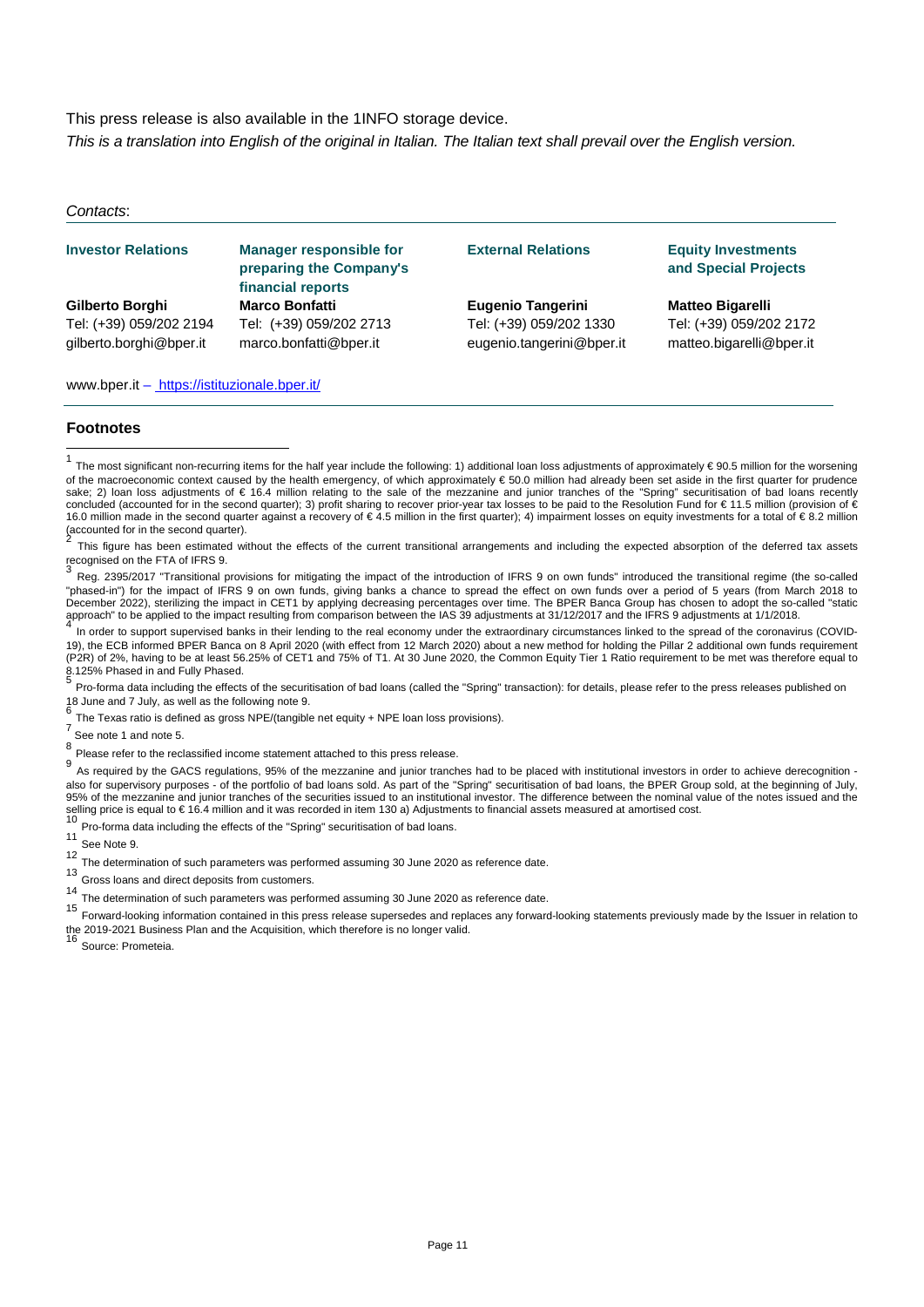### **BPER: Gruppo**

## Reclassified financial statement as at 30 June 2020

For greater clarity in the presentation of the results for the period, the accounting schedules envisaged by the 6th update of Bank of Italy Circular no. 262/2005 have been reclassified as follows.

In the balance sheet:

- Debt securities valued at amortised cost (caption 40 "Financial assets measured at amortised cost") have been reclassified under caption "Financial assets";
- "Other assets" include captions 110 "Tax assets" and 130 " Other assets";
- "Other liabilities" include captions 60 "Tax liabilities", 80 "Other liabilities", and 90 "Employee termination indemnities" and 100 "Provisions for risks and charges";
- assets and liabilities classified as held for sale (asset caption 120 "Non current assets and disposal groups classified as held for sale" and liability caption 70 "Liabilities associated with activities classified as held for sale") are presented in their original portfolios in order to report the aggregates more clearly.

In the income statement:

 $\overline{a}$ 

- "Net income from financial activities" includes captions 80, 90, 100 and 110 in the standard reporting format;
- Indirect tax recoveries, allocated for accounting purposes to caption 230 "Other operating expense/income", have been reclassified as a reduction in the related costs under "Other administrative expenses" (Euro 68,573 thousand at 30 June 2020 and Euro 63,727 thousand at 30 June 2019);
- "Net provisions for risks and charges" include Euro 11,452 thousand relating to the valuation of the profit-sharing clause in the contract for the acquisition of Nuova Carife, allocated to caption 230 "Other operating charges/income" in the accounting schedule;
- "Net adjustments to property, plant, equipment and intangible assets" include captions 210 and 220 in the standard reporting format;
- "Gains (Losses) on equity investments, disposal investments and impairment losses on goodwill" include captions 250, 270 and 280 in the reporting format;
- "Contributions to the DGS, SRF and IDGF-VS funds" has been shown separately from the specific accounting technical forms to give a better and clearer representation, as well as to leave the "Other administrative costs" as a better reflection of the trend in the Group's operating costs. In particular, at 30 June 2020, this caption represents the component allocated for accounting purposes to administrative costs in relation to:
	- the 2020 contribution to the SRF (European Single Resolution Fund) for Euro 25,992 thousand;
	- additional contribution requested by the SRF (European Single Resolution Fund) for 2018 from Italian banks for Euro 8,149 thousand;
	- the 2020 contribution to the DGS (Deposit Guarantee Schemes) for Euro 22 thousand, representing only the amount required to BPER Bank Luxembourg s.a. for the half-year;
- <span id="page-11-0"></span>appropriate specification ("of which") has been included in "Net interest income" caption in order to highlight the impacts of IFRS 9 application.

<sup>&</sup>lt;sup>1</sup> The balance sheet data include the amounts for 5 branches held for sale. These branches belong to the group of 10 Unipol Banca branches acquired by BPER Banca on 25 November 2019 and subsequently transferred to Banco di Sardegna. In that regard, the Italian competition authority (Autorità Garante della Concorrenza e del Mercato - AGCM) authorised the operation on condition that the 5 branches located in Sardinia would be sold subsequently. The disposal is intended to resolve the competition issue identified in the AGCM investigation, which found excessive concentration in the Municipalities of Sassari, Alghero, Iglesias, Nuoro and Terralba, which would create and/or strengthen a dominant position.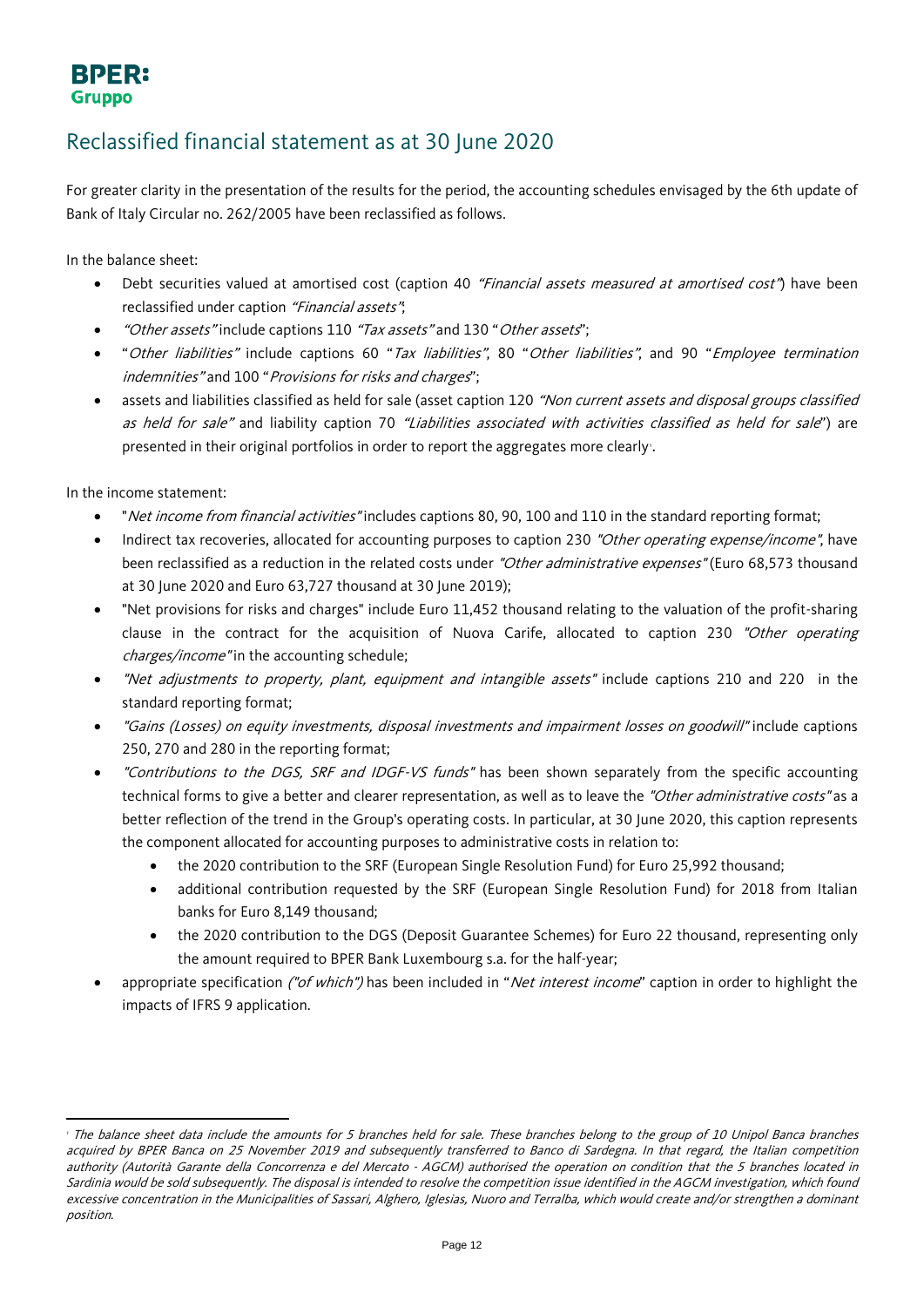## **BPER:** Gruppo

# Reclassified consolidated balance sheet as at 30 June 2020

|                                                                               |            |            |            | (in thousands) |
|-------------------------------------------------------------------------------|------------|------------|------------|----------------|
| <b>Assets</b>                                                                 | 30.06.2020 | 31.12.2019 | Change     | % Change       |
|                                                                               |            |            |            |                |
| Cash and cash equivalents                                                     | 460,927    | 566,930    | (106,003)  | $-18.70$       |
| Financial assets                                                              | 22,254,677 | 18,956,906 | 3,297,771  | 17.40          |
| a) Financial assets held for trading                                          | 236,699    | 270,374    | (33, 675)  | $-12.45$       |
| b) Financial assets designated at fair value                                  | 128,690    | 130,955    | (2, 265)   | $-1.73$        |
| c) Other financial assets mandatorily measured at fair value                  | 707,983    | 692,995    | 14,988     | 2.16           |
| d) Financial assets measured at fair value through other comprehensive income | 6,451,484  | 6,556,202  | (104, 718) | $-1.60$        |
| e) Debt securities measured at amortised cost                                 | 14,729,821 | 11,306,380 | 3,423,441  | 30.28          |
| - banks                                                                       | 3,978,372  | 2,744,570  | 1,233,802  | 44.95          |
| - customers                                                                   | 10,751,449 | 8,561,810  | 2,189,639  | 25.57          |
| Loans                                                                         | 58,010,131 | 54,353,634 | 3,656,497  | 6.73           |
| a) Loans to banks                                                             | 5,100,751  | 2,321,809  | 2,778,942  | 119.69         |
| b) Loans to customers                                                         | 52,883,574 | 52,006,038 | 877,536    | 1.69           |
| c) Financial assets measured at fair value                                    | 25,806     | 25,787     | 19         | 0.07           |
| Hedging derivatives                                                           | 49,653     | 82,185     | (32, 532)  | $-39.58$       |
| Equity investments                                                            | 218,480    | 225,869    | (7, 389)   | $-3.27$        |
| Property, plant and equipment                                                 | 1,347,121  | 1,369,724  | (22, 603)  | $-1.65$        |
| Intangible assets                                                             | 657,953    | 669,847    | (11,894)   | $-1.78$        |
| - of which: goodwill                                                          | 434,758    | 434,758    |            |                |
| Other assets                                                                  | 2,936,605  | 2,808,403  | 128,202    | 4.56           |
| <b>Total assets</b>                                                           | 85,935,547 | 79,033,498 | 6,902,049  | 8.73           |

<span id="page-12-0"></span>

|                                                       |            |            |            | (in thousands) |
|-------------------------------------------------------|------------|------------|------------|----------------|
| Liabilities and shareholders' equity                  | 30.06.2020 | 31.12.2019 | Change     | % Change       |
|                                                       |            |            |            |                |
| Due to banks                                          | 16,600,757 | 12,213,133 | 4,387,624  | 35.93          |
| Direct deposits                                       | 59,814,831 | 58,055,608 | 1,759,223  | 3.03           |
| a) Due to customers                                   | 54,457,590 | 52,220,719 | 2,236,871  | 4.28           |
| b) Debt securities issued                             | 5,357,241  | 5,834,889  | (477, 648) | $-8.19$        |
| Financial liabilities held for trading                | 166,835    | 165,970    | 865        | 0.52           |
| Hedging derivatives                                   | 444,191    | 294,114    | 150,077    | 51.03          |
| Other liabilities                                     | 3,553,948  | 3,013,126  | 540,822    | 17.95          |
| Minority interests                                    | 139,442    | 131,662    | 7,780      | 5.91           |
| Shareholders' equity pertaining to the Parent Company | 5,215,543  | 5,159,885  | 55,658     | 1.08           |
| a) Valuation reserves                                 | (2,322)    | 37,750     | (40,072)   | $-106.15$      |
| b) Reserves                                           | 2,405,839  | 2,035,205  | 370,634    | 18.21          |
| c) Equity instruments                                 | 150,000    | 150,000    |            |                |
| d) Share premium reserve                              | 1,002,722  | 1,002,722  |            |                |
| e) Share capital                                      | 1,561,884  | 1,561,884  |            |                |
| f) Treasury shares                                    | (7, 259)   | (7, 259)   |            |                |
| g) Profit (Loss) for the period                       | 104,679    | 379,583    | (274, 904) | $-72.42$       |
| Total liabilities and shareholders' equity            | 85,935,547 | 79,033,498 | 6,902,049  | 8.73           |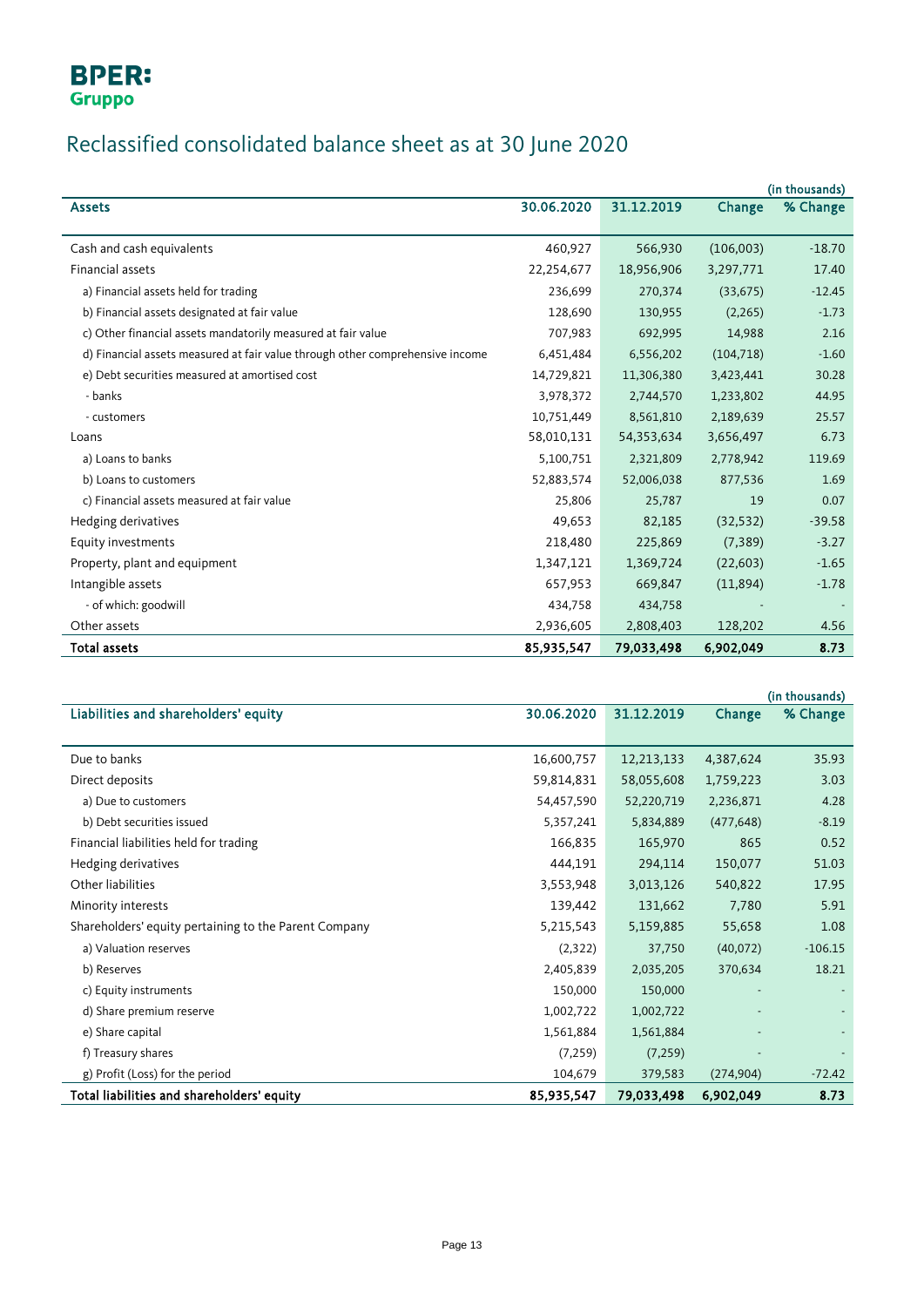# Reclassified consolidated income statement as at 30 June 2020

|                 |                                                                        |            |            |            | (in thousands) |
|-----------------|------------------------------------------------------------------------|------------|------------|------------|----------------|
| <b>Captions</b> |                                                                        | 30.06.2020 | 30.06.2019 | Change     | %              |
|                 |                                                                        |            |            |            | Change         |
| $10 + 20$       | Net interest income                                                    | 618,251    | 546,184    | 72,067     | 13.19          |
|                 | of which IFRS 9 components*                                            | 17,359     | 28,435     | (11, 076)  | $-38.95$       |
| $40 + 50$       | Net commission income                                                  | 512,697    | 387,754    | 124,943    | 32.22          |
| 70              | <b>Dividends</b>                                                       | 12,843     | 10,226     | 2,617      | 25.59          |
| 80+90+100+110   | Net income from financial activities                                   | 52,474     | 27,465     | 25,009     | 91.06          |
| 230             | Other operating expense/income                                         | 24,331     | 15,260     | 9,071      | 59.44          |
|                 | Operating income                                                       | 1,220,596  | 986,889    | 233,707    | 23.68          |
| 190a)           | Staff costs                                                            | (504, 664) | (426,740)  | (77, 924)  | 18.26          |
| 190 b)          | Other administrative expenses                                          | (231, 463) | (187, 134) | (44, 329)  | 23.69          |
| 210+220         | Net adjustments to property, plant and equipment and intangible assets | (85,008)   | (68, 552)  | (16, 456)  | 24.01          |
|                 | <b>Operating costs</b>                                                 | (821, 135) | (682, 426) | (138, 709) | 20.33          |
|                 | Net operating income                                                   | 399,461    | 304,463    | 94,998     | 31.20          |
| 130a)           | Net impairment losses to financial assets at amortised cost            | (297, 322) | (147, 036) | (150, 286) | 102.21         |
| 130 b)          | Net impairment losses to financial assets at fair value                | (858)      | 29         | (887)      |                |
| 140             | Gains (Losses) from contractual modifications without derecognition    | (442)      | (967)      | 525        | $-54.29$       |
|                 | Net impairment losses for credit risk                                  | (298, 622) | (147, 974) | (150, 648) | 101.81         |
| 200             | Net provisions for risks and charges                                   | (14,901)   | (11,693)   | (3,208)    | 27.44          |
| ###             | Contributions to SRF, DGS, IDPF - VS                                   | (34, 163)  | (32, 643)  | (1,520)    | 4.66           |
| 250+270         | Gains (Losses) on equity investments, disposal investments and         |            |            |            |                |
| $+280$          | impairment losses on goodwill                                          | (5,160)    | 8,395      | (13, 555)  | $-161.47$      |
| 290             | Profit (Loss) from current operations before tax                       | 46,615     | 120,548    | (73, 933)  | $-61.33$       |
| 300             | Income taxes on current operations for the period                      | 68,947     | (11, 279)  | 80,226     | $-711.29$      |
| 330             | Profit (Loss) for the period                                           | 115,562    | 109,269    | 6,293      | 5.76           |
| 340             | Profit (Loss) for the period pertaining to minority interests          | (10, 883)  | (8,777)    | (2,106)    | 23.99          |
| 350             | Profit (Loss) for the period pertaining to the Parent Company          | 104,679    | 100,492    | 4,187      | 4.17           |

\* The "of which IFRS 9 components" caption includes the time value of bad loans and the write-down of part of the interest charged on nonperforming exposures.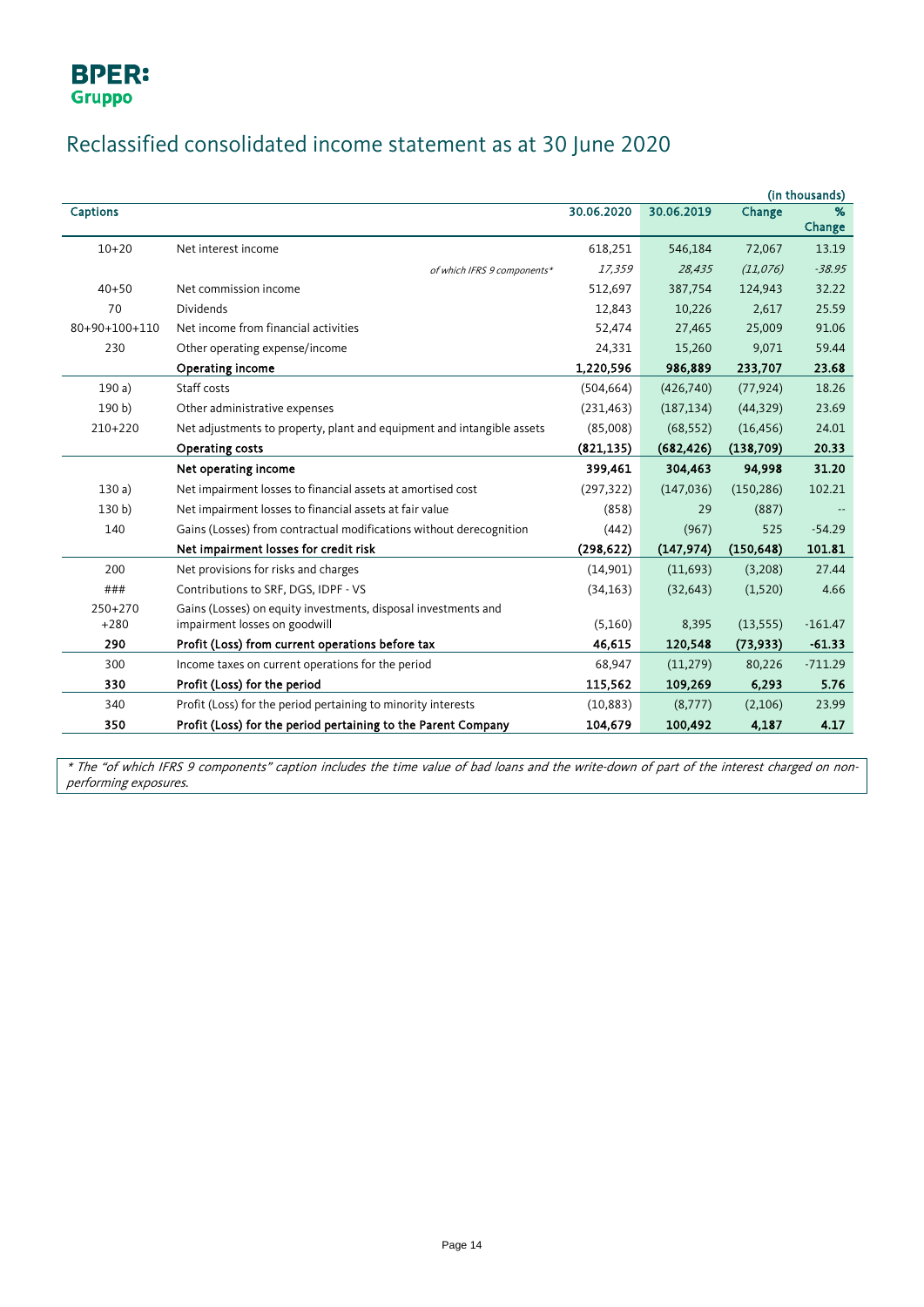## Reclassified consolidated income statement by quarter as at 30 June 2020

|                 |                                                                                                 |                     |                     |                     |                     |                     | (in thousands)      |
|-----------------|-------------------------------------------------------------------------------------------------|---------------------|---------------------|---------------------|---------------------|---------------------|---------------------|
| <b>Captions</b> |                                                                                                 | 1st quarter<br>2020 | 2nd quarter<br>2020 | 1st quarter<br>2019 | 2nd quarter<br>2019 | 3rd quarter<br>2019 | 4th quarter<br>2019 |
|                 |                                                                                                 |                     |                     |                     |                     |                     |                     |
| $10 + 20$       | Net interest income                                                                             | 307,971             | 310,280             | 273,896             | 272,288             | 315,909             | 302,446             |
|                 | of which IFRS 9 components*                                                                     | 9.414               | 7.945               | 13,352              | 15,083              | 11,748              | 3,460               |
| $40 + 50$       | Net commission income                                                                           | 267,595             | 245,102             | 192,544             | 195,210             | 268,316             | 275,880             |
| 70              | Dividends                                                                                       | 809                 | 12,034              | 539                 | 9,687               | 3,424               | 451                 |
| 80+90+100+110   | Net income from financial activities                                                            | 5.642               | 46,832              | 22,062              | 5,403               | 49,721              | 36,807              |
| 230             | Other operating expense/income                                                                  | 14,607              | 9,724               | 6,337               | 8,923               | 19,511              | 16,308              |
|                 | Operating income                                                                                | 596,624             | 623,972             | 495,378             | 491,511             | 656,881             | 631,892             |
| 190a)           | Staff costs                                                                                     | (255, 576)          | (249, 088)          | (213, 631)          | (213, 109)          | (230, 936)          | (392, 010)          |
| 190 b)          | Other administrative expenses                                                                   | (114, 546)          | (116, 917)          | (90, 930)           | (96, 204)           | (118, 223)          | (146, 473)          |
| $210+220$       | Net adjustments to property, plant and equipment and intangible assets                          | (40, 957)           | (44, 051)           | (33, 172)           | (35, 380)           | (40, 189)           | (76, 335)           |
|                 | <b>Operating costs</b>                                                                          | (411,079)           | (410, 056)          | (337, 733)          | (344, 693)          | (389, 348)          | (614, 818)          |
|                 | Net operating income                                                                            | 185,545             | 213,916             | 157,645             | 146,818             | 267,533             | 17,074              |
| 130a            | Net impairment losses to financial assets at amortised cost                                     | (139, 553)          | (157, 769)          | (72, 485)           | (74, 551)           | (160, 985)          | (139, 526)          |
| 130 b)          | Net impairment losses to financial assets at fair value                                         | 105                 | (963)               | 421                 | (392)               | 553                 | 674                 |
| 140             | Gains (Losses) from contractual modifications without derecognition                             | (195)               | (247)               | (891)               | (76)                | (651)               | (1, 361)            |
|                 | Net impairment losses for credit risk                                                           | (139, 643)          | (158, 979)          | (72, 955)           | (75, 019)           | (161,083)           | (140, 213)          |
| 200             | Net provisions for risks and charges                                                            | 2,276               | (17, 177)           | (1,995)             | (9,698)             | 2,491               | (2,991)             |
| ###             | Contributions to SRF, DGS, IDPF - VS                                                            | (31, 978)           | (2, 185)            | (23, 184)           | (9, 459)            | (25, 771)           | (2, 267)            |
| 250+270+280     | Gains (Losses) on equity investments, disposal investments and<br>impairment losses on goodwill | 321                 | (5,481)             | 3,809               | 4,586               | 415                 | (2, 199)            |
| 275             | Gain on a bargain purchase                                                                      |                     |                     |                     |                     | 353,805             | (10, 444)           |
| 290             | Profit (Loss) from current operations before tax                                                | 16,521              | 30,094              | 63,320              | 57,228              | 437,390             | (141, 040)          |
| 300             | Income taxes on current operations for the period                                               | (6, 119)            | 75,066              | (12, 266)           | 987                 | (8,666)             | (2,501)             |
| 330             | Profit (Loss) for the period                                                                    | 10,402              | 105,160             | 51,054              | 58,215              | 428,724             | (143, 541)          |
| 340             | Profit (Loss) for the period pertaining to minority interests                                   | (4,320)             | (6, 563)            | (3,083)             | (5,694)             | (6, 291)            | 199                 |
| 350             | Profit (Loss) for the period pertaining to the Parent Company                                   | 6,082               | 98,597              | 47,971              | 52,521              | 422,433             | (143, 342)          |

\* The "of which IFRS 9 components" caption includes the time value of bad loans and the write-down of part of the interest charged on nonperforming exposures.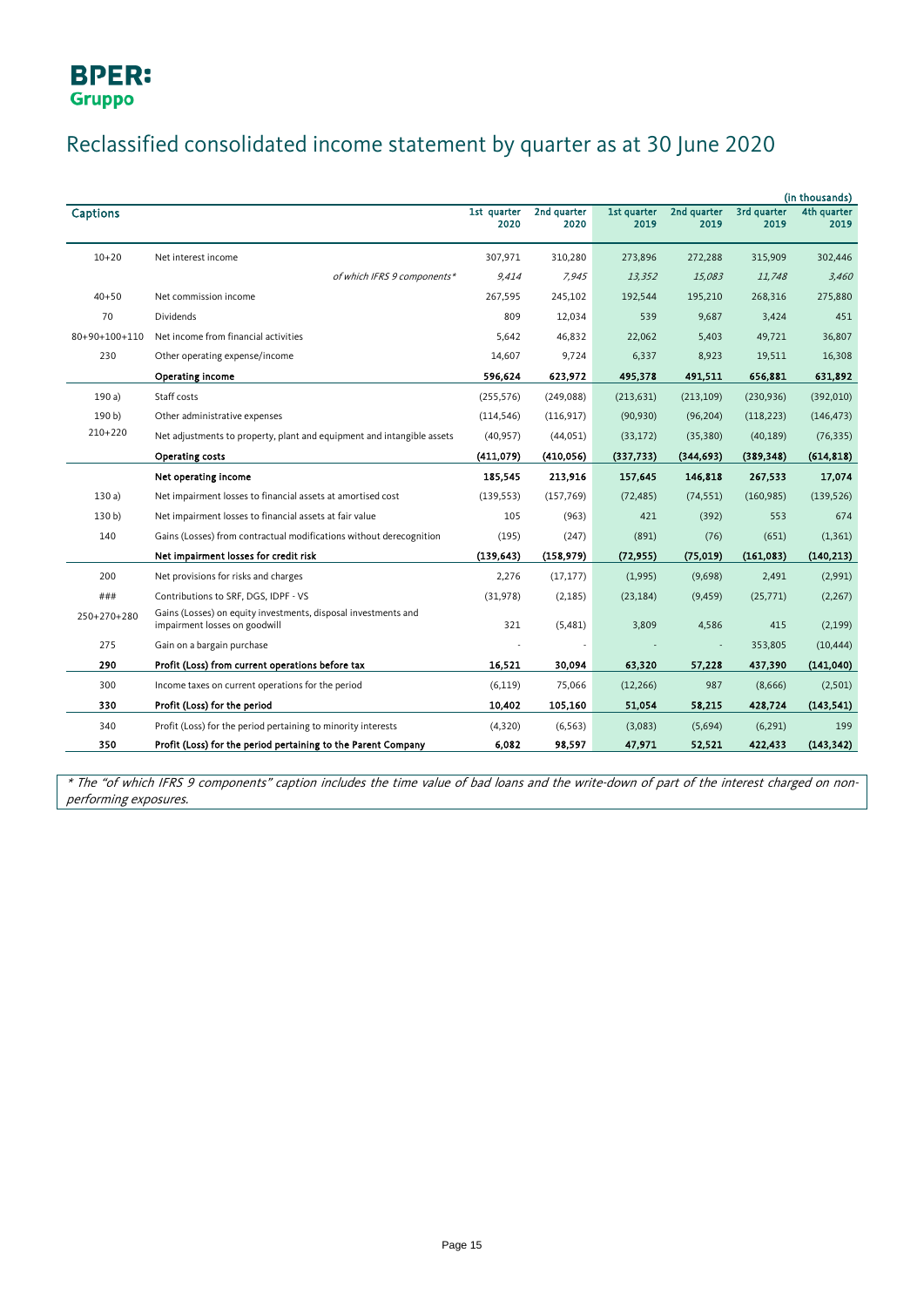# Consolidated balance sheet as at 30 June 2020

|               |                                                                     |            |            |            | (in thousands) |
|---------------|---------------------------------------------------------------------|------------|------------|------------|----------------|
| <b>Assets</b> |                                                                     | 30.06.2020 | 31.12.2019 | Change     | % Change       |
|               |                                                                     |            |            |            |                |
| 10.           | Cash and cash equivalents                                           | 460,927    | 566,924    | (105, 997) | $-18.70$       |
| 20.           | Financial assets measured at fair value through profit or loss      | 1,099,178  | 1,120,111  | (20, 933)  | $-1.87$        |
|               | a) financial assets held for trading                                | 236,699    | 270,374    | (33, 675)  | $-12.45$       |
|               | b) financial assets designated at fair value                        | 128,690    | 130,955    | (2, 265)   | $-1.73$        |
|               | c) other financial assets mandatorily measured at fair value        | 733,789    | 718,782    | 15,007     | 2.09           |
| 30.           | Financial assets measured at fair value through other comprehensive |            |            |            |                |
|               | income                                                              | 6,451,484  | 6,556,202  | (104, 718) | $-1.60$        |
| 40.           | Financial assets measured at amortised cost                         | 72,623,513 | 65,541,246 | 7,082,267  | 10.81          |
|               | a) loans to banks                                                   | 9,079,123  | 5,066,379  | 4,012,744  | 79.20          |
|               | b) loans to customers                                               | 63,544,390 | 60,474,867 | 3,069,523  | 5.08           |
| 50.           | Hedging derivatives                                                 | 49,653     | 82,185     | (32, 532)  | $-39.58$       |
| 70.           | Equity investments                                                  | 218,480    | 225,869    | (7, 389)   | $-3.27$        |
| 90.           | Property, plant and equipment                                       | 1,346,093  | 1,368,696  | (22, 603)  | $-1.65$        |
| 100.          | Intangible assets                                                   | 657,953    | 669,847    | (11,894)   | $-1.78$        |
|               | of which:                                                           |            |            |            |                |
|               | - goodwill                                                          | 434,758    | 434,758    |            |                |
| 110.          | Tax assets                                                          | 2,047,161  | 2,024,579  | 22,582     | 1.12           |
|               | a) current                                                          | 439,769    | 466,312    | (26, 543)  | $-5.69$        |
|               | b) deferred                                                         | 1,607,392  | 1,558,267  | 49,125     | 3.15           |
| 120.          | Non current assets and disposal groups classified as held for sale  | 96,124     | 97,142     | (1,018)    | $-1.05$        |
| 130.          | Other assets                                                        | 884,981    | 780,697    | 104,284    | 13.36          |
|               | <b>Total assets</b>                                                 | 85,935,547 | 79,033,498 | 6,902,049  | 8.73           |

|      |                                                                |            |            |            | (in thousands) |
|------|----------------------------------------------------------------|------------|------------|------------|----------------|
|      | Liabilities and shareholders' equity                           | 30.06.2020 | 31.12.2019 | Change     | % Change       |
| 10.  | Financial liabilities measured at amortised cost               | 76,278,205 | 70,135,262 | 6,142,943  | 8.76           |
|      | a) due to banks                                                | 16,600,757 | 12,213,133 | 4,387,624  | 35.93          |
|      | b) due to customers                                            | 54,320,207 | 52,087,240 | 2,232,967  | 4.29           |
|      | c) debt securities issued                                      | 5,357,241  | 5,834,889  | (477, 648) | $-8.19$        |
| 20.  | Financial liabilities held for trading                         | 166,835    | 165,970    | 865        | 0.52           |
| 40.  | Hedging derivatives                                            | 444,191    | 294,114    | 150,077    | 51.03          |
| 60.  | <b>Tax liabilities</b>                                         | 68,487     | 75,737     | (7,250)    | $-9.57$        |
|      | a) current                                                     | 13,973     | 5,405      | 8,568      | 158.52         |
|      | b) deferred                                                    | 54,514     | 70,332     | (15, 818)  | $-22.49$       |
| 70.  | Liabilities associated with assets classified as held for sale | 137,964    | 134,077    | 3,887      | 2.90           |
| 80.  | Other liabilities                                              | 2,695,270  | 2,069,511  | 625,759    | 30.24          |
| 90.  | Employee termination indemnities                               | 168,658    | 191,120    | (22, 462)  | $-11.75$       |
| 100. | Provisions for risks and charges                               | 620,952    | 676,160    | (55, 208)  | $-8.16$        |
|      | a) commitments and guarantees granted                          | 57,466     | 55,995     | 1,471      | 2.63           |
|      | b) pension and similar obligations                             | 153,181    | 161,619    | (8, 438)   | $-5.22$        |
|      | c) other provisions for risks and charges                      | 410,305    | 458,546    | (48, 241)  | $-10.52$       |
| 120. | Valuation reserves                                             | (2,322)    | 37,750     | (40,072)   | $-106.15$      |
| 140. | Equity instruments                                             | 150,000    | 150,000    |            |                |
| 150. | Reserves                                                       | 2,405,839  | 2,035,205  | 370,634    | 18.21          |
| 160. | Share premium reserve                                          | 1,002,722  | 1,002,722  |            |                |
| 170. | Share capital                                                  | 1,561,884  | 1,561,884  |            |                |
| 180. | Treasury shares (-)                                            | (7, 259)   | (7, 259)   |            |                |
| 190. | Minority interests (+/-)                                       | 139,442    | 131,662    | 7,780      | 5.91           |
| 200. | Profit (Loss) for the period $(+/-)$                           | 104,679    | 379,583    | (274, 904) | $-72.42$       |
|      | Total liabilities and shareholders' equity                     | 85,935,547 | 79,033,498 | 6,902,049  | 8.73           |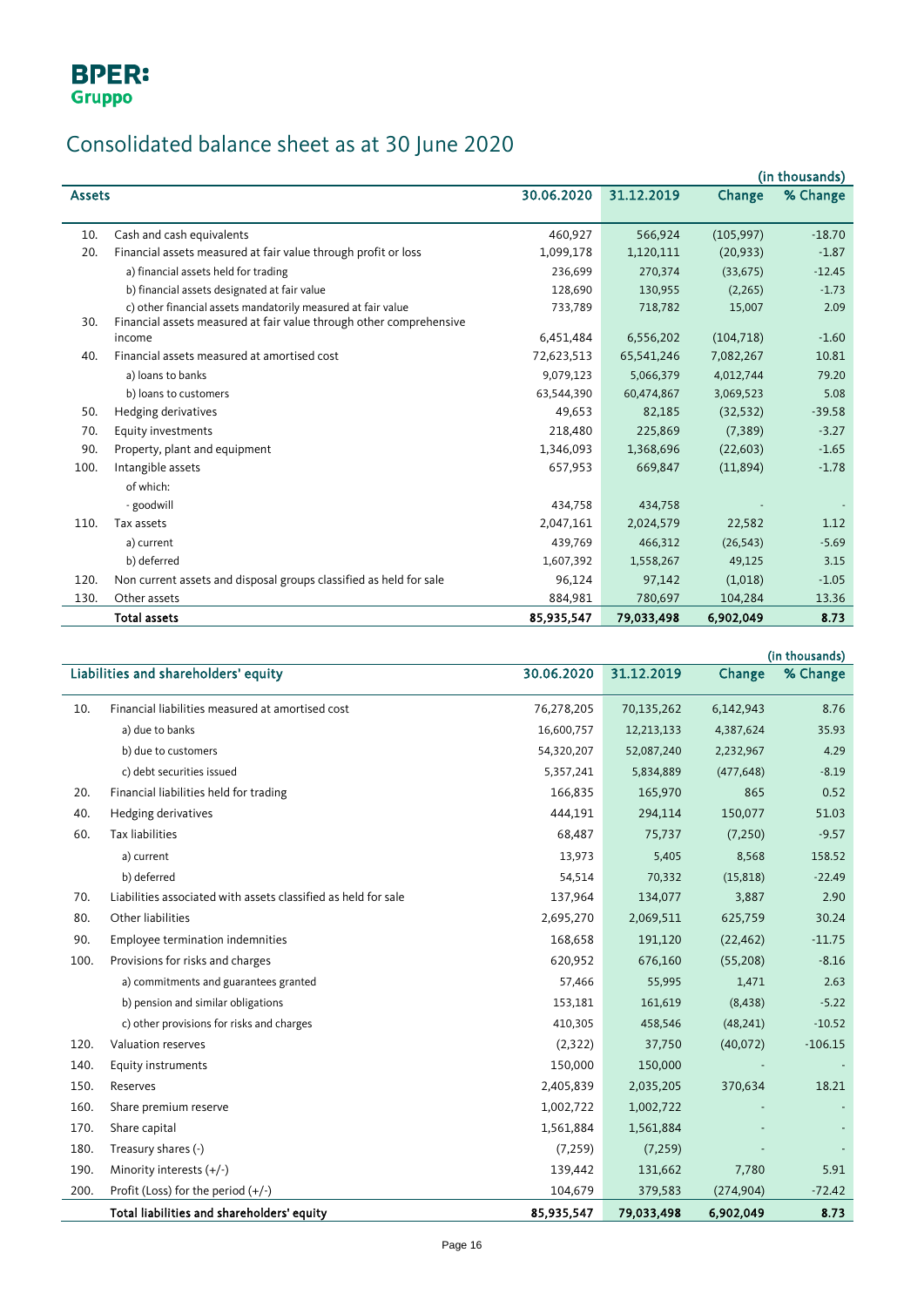

# Consolidated income statement as at 30 June 2020

| (in thousands)  |                                                                                                 |            |            |            |           |
|-----------------|-------------------------------------------------------------------------------------------------|------------|------------|------------|-----------|
| <b>Captions</b> |                                                                                                 | 30.06.2020 | 30.06.2019 | Change     | Change %  |
| 10.             | Interest and similar income                                                                     | 716,346    | 661,433    | 54,913     | 8.30      |
|                 | of which: interest income calculated using the effective interest method                        | 712,516    | 655,383    | 57,133     | 8.72      |
| 20.             | Interest and similar expense                                                                    | (98,095)   | (115, 249) | 17,154     | $-14.88$  |
| 30.             | Net interest income                                                                             | 618,251    | 546,184    | 72,067     | 13.19     |
| 40.             | Commission income                                                                               | 596,441    | 406,115    | 190,326    | 46.87     |
| 50.             | Commission expense                                                                              | (83, 744)  | (18, 361)  | (65, 383)  | 356.10    |
| 60.             | Net commission income                                                                           | 512,697    | 387,754    | 124,943    | 32.22     |
| 70.             | Dividends and similar income                                                                    | 12,843     | 10,226     | 2,617      | 25.59     |
| 80.             | Net income from trading activities                                                              | (16, 385)  | (17,996)   | 1,611      | $-8.95$   |
| 90.             | Net income from hedging activities                                                              | (5,012)    | (1, 436)   | (3,576)    | 249.03    |
| 100.            | Gains (Losses) on disposal or repurchase of:                                                    | 96,054     | 51,083     | 44,971     | 88.04     |
|                 | a) financial assets measured at amortised cost                                                  | 90,656     | 25,736     | 64,920     | 252.25    |
|                 | b) financial assets measured at fair value through other comprehensive income                   | 4,542      | 24,980     | (20, 438)  | $-81.82$  |
|                 | c) financial liabilities                                                                        | 856        | 367        | 489        | 133.24    |
| 110.            | Net income on financial assets and liabilities measured at fair value through<br>profit or loss | (22, 183)  | (4, 186)   | (17,997)   | 429.93    |
|                 | a) financial assets and liabilities designated at fair value                                    | (3,866)    | 1,602      | (5, 468)   | $-341.32$ |
|                 | b) other financial assets mandatorily measured at fair value                                    | (18, 317)  | (5,788)    | (12, 529)  | 216.47    |
| 120.            | Net interest and other banking income                                                           | 1,196,265  | 971,629    | 224,636    | 23.12     |
| 130.            | Net impairment losses for credit risk relating to:                                              | (298, 180) | (147,007)  | (151, 173) | 102.83    |
|                 | a) financial assets measured at amortised cost                                                  | (297, 322) | (147, 036) | (150, 286) | 102.21    |
|                 | b) financial assets measured at fair value through other comprehensive income                   | (858)      | 29         | (887)      |           |
| 140.            | Gains (Losses) from contractual modifications without derecognition                             | (442)      | (967)      | 525        | $-54.29$  |
| 150.            | Net income from financial activities                                                            | 897,643    | 823,655    | 73,988     | 8.98      |
| 180.            | Net income from financial and insurance activities                                              | 897,643    | 823,655    | 73,988     | 8.98      |
| 190.            | Administrative expenses:                                                                        | (838, 863) | (710, 244) | (128, 619) | 18.11     |
|                 | a) staff costs                                                                                  | (504, 664) | (426, 740) | (77, 924)  | 18.26     |
|                 | b) other administrative expenses                                                                | (334, 199) | (283, 504) | (50, 695)  | 17.88     |
| 200.            | Net provisions for risks and charges                                                            | (3,449)    | (11,693)   | 8,244      | $-70.50$  |
|                 | a) commitments and guarantees granted                                                           | (1, 459)   | 933        | (2, 392)   | $-256.38$ |
|                 | b) other net provisions                                                                         | (1,990)    | (12,626)   | 10,636     | $-84.24$  |
| 210.            | Net adjustments to property, plant and equipment                                                | (56, 120)  | (43, 118)  | (13,002)   | 30.15     |
| 220.            | Net adjustments to intangible assets                                                            | (28, 888)  | (25, 434)  | (3, 454)   | 13.58     |
| 230.            | Other operating expense/income                                                                  | 81,452     | 78,987     | 2,465      | 3.12      |
| 240.            | Operating costs                                                                                 | (845, 868) | (711, 502) | (134, 366) | 18.88     |
| 250.            | Gains (Losses) of equity investments                                                            | (5, 537)   | 8,338      | (13, 875)  | $-166.41$ |
| 280.            | Gains (Losses) on disposal investments                                                          | 377        | 57         | 320        | 561.40    |
| 290.            | Profit (Loss) from current operations before tax                                                | 46,615     | 120,548    | (73, 933)  | $-61.33$  |
| 300.            | Income taxes on current operations for the period                                               | 68,947     | (11, 279)  | 80,226     | $-711.29$ |
| 310.            | Profit (Loss) from current operations after tax                                                 | 115,562    | 109,269    | 6,293      | 5.76      |
| 330.            | Profit (Loss) for the period                                                                    | 115,562    | 109,269    | 6,293      | 5.76      |
| 340.            | Profit (Loss) for the period pertaining to minority interests                                   | (10, 883)  | (8,777)    | (2,106)    | 23.99     |
| 350.            | Profit (Loss) for the period pertaining to the Parent Company                                   | 104,679    | 100,492    | 4,187      | 4.17      |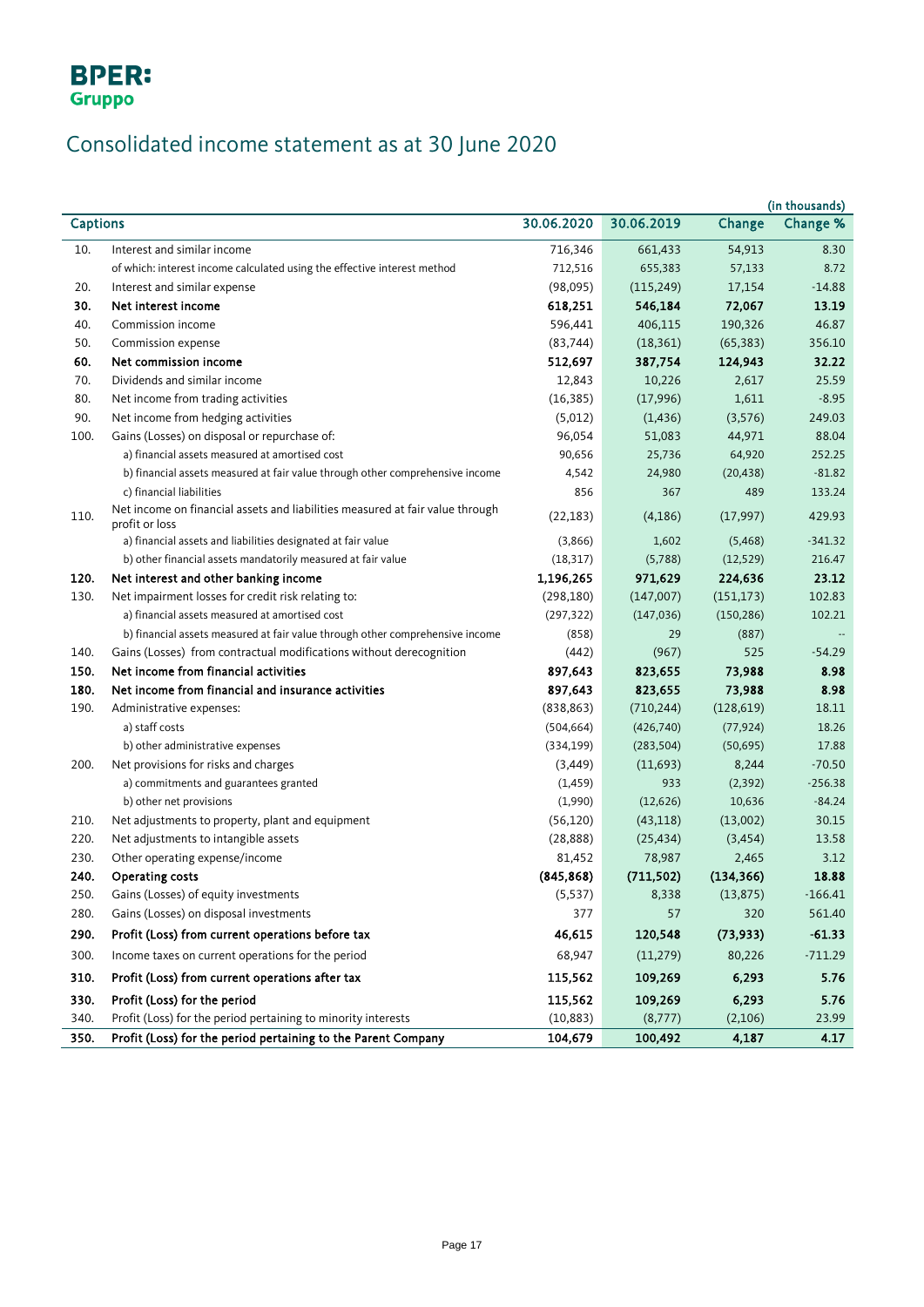### Performance ratios<sup>[2](#page-11-0)</sup>

| <b>Financial ratios</b>                                            | 30.06.2020   | $2019$ (*)  |
|--------------------------------------------------------------------|--------------|-------------|
| Structural ratios                                                  |              |             |
| Net loans to customers/total assets                                | 61.54%       | 65.80%      |
| Net loans to customers/direct deposits from customers              | 88.41%       | 89.58%      |
| Financial assets/total assets                                      | 25.90%       | 23.99%      |
| Fixed assets <sup>3</sup> /total assets                            | 1.82%        | 2.02%       |
| Goodwill/total assets                                              | 0.51%        | 0.55%       |
| Direct deposits/total assets                                       | 88.92%       | 88.91%      |
| Indirect deposits under management/indirect deposits               | 37.74%       | 37.71%      |
| Financial assets/tangible equity <sup>4</sup>                      | 4.74         | 4.10        |
| Total tangible assets <sup>5</sup> /tangible equity                | 18.16        | 16.96       |
| Net interbank position (in thousands of Euro)                      | (11,500,006) | (9,891,324) |
| Number of employees <sup>6</sup>                                   | 13,550       | 13,805      |
| Number of national bank branches                                   | 1,313        | 1,349       |
| Profitability ratios                                               |              |             |
| ROE <sup>7</sup>                                                   | 4.26%        | 8.66%       |
| <b>ROTE</b> <sup>8</sup>                                           | 4.92%        | 9.92%       |
| <b>ROA</b> <sup>9</sup>                                            | 0.27%        | 0.50%       |
| Cost to income ratio <sup>®</sup>                                  | 67.27%       | 69.15%      |
| Net impairment losses on loans to customers/net loans to customers | 0.56%        | 0.31%       |
| Basic EPS <sup>11</sup>                                            | 0.201        | 0.209       |
| Diluted EPS <sup>12</sup>                                          | 0.188        | 0.209       |

(\*) The comparative patrimonial ratios, together with ROE, ROTE e ROA, have been calculated on figures at 31 December 2019 as per the Consolidated financial statements as at 31 December 2019, while economical ratios have been calculated on figures at 30 June 2019 as per the Consolidated half-year report as at 30 June 2019.

 $\overline{a}$ 

<sup>&</sup>lt;sup>2</sup> To construct ratios, reference was made to the balance sheet and income statement figures of the reclassified statements prepared from a management point of view as per the present Press Realease.

<span id="page-17-0"></span><sup>&</sup>lt;sup>3</sup> Fixed assets include both Equity investments and Property, plant and equipment. The ratio would be at 1.48% (1.64% at 31 December 2019) without considering the application of IFRS 16.

<span id="page-17-1"></span><sup>4</sup> Tangible equity: total shareholders' equity, including minority interests, net of intangible assets.

<span id="page-17-2"></span><sup>5</sup> Total tangible assets = total assets net of intangible assets.

<span id="page-17-3"></span><sup>&</sup>lt;sup>6</sup> The number of employees (point figure) does not include the expectations.

<span id="page-17-4"></span><sup>7</sup> ROE has been calculated as annualized net profit for the period on average shareholders' equity of Group not included net profit.

<span id="page-17-5"></span><sup>&</sup>lt;sup>8</sup> ROTE has been calculated as annualized net profit for the period on average shareholders' equity of Group not included net profit and intangible assets.

<span id="page-17-6"></span><sup>9</sup> ROA has been calculated as annualized net profit for the period (including net profit for the period pertaining to minority interests) on total assets.

<span id="page-17-7"></span><sup>&</sup>lt;sup>10</sup> The cost/income ratio has been calculated on the basis of the layout of the reclassified income statement (operating costs/operating income); when calculated on the basis of the layout provided by the 6th update of Bank of Italy Circular no. 262 the cost/income ratio is at 70.71% (73.23% at 30 June 2019 as per the Consolidated half-year report as at 30 June 2019).

<span id="page-17-8"></span><sup>&</sup>quot; EPS has been calculated net of treasury shares in portfolio.

<span id="page-17-9"></span><sup>&</sup>lt;sup>12</sup> See previous note.